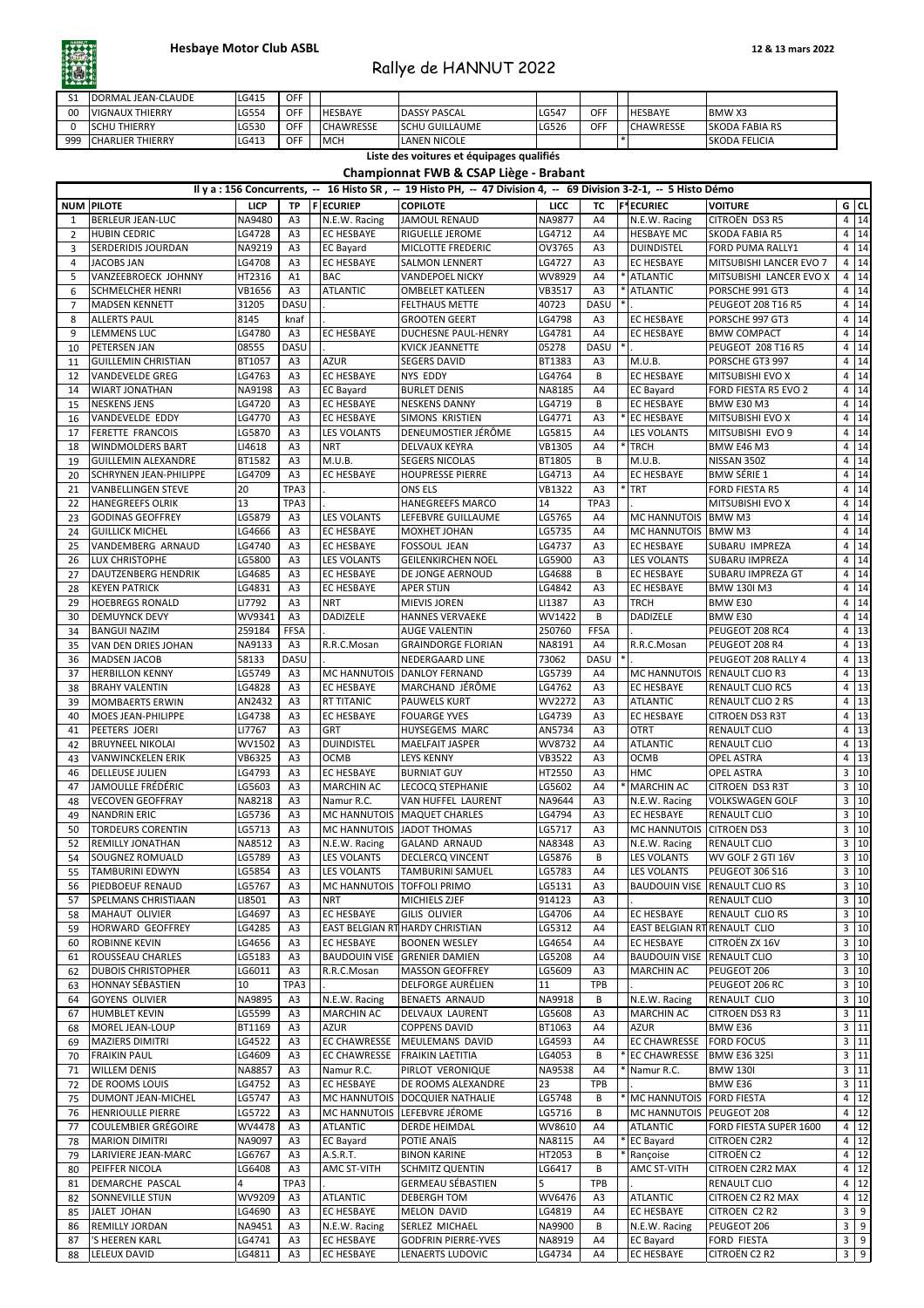| <b>NUM</b> | <b>PILOTE</b>                                       | <b>LICP</b>      | <b>TP</b>                        | <b>F</b> ECURIEP                       | <b>COPILOTE</b>                                                              | <b>LICC</b>      | TC               | <b>F*ECURIEC</b>                       | <b>VOITURE</b>                                   |                                  | $G$ CL                               |
|------------|-----------------------------------------------------|------------------|----------------------------------|----------------------------------------|------------------------------------------------------------------------------|------------------|------------------|----------------------------------------|--------------------------------------------------|----------------------------------|--------------------------------------|
| 89         | VAN KESSEL RAPHAEL                                  | LG4721           | A <sub>3</sub>                   | <b>EC HESBAYE</b>                      | <b>FALQUE LAURA</b>                                                          | <b>NA9208</b>    | A4               | * N.E.W. Racing                        | <b>CITROËN SAXO</b>                              | $\mathbf{3}$                     | 9                                    |
| 90         | <b>KOHL FERNAND</b>                                 | LG4135           | A <sub>3</sub>                   | <b>JALHAY MC</b>                       | <b>REENAERS JEAN-PIERRE</b>                                                  | LG4136           | A <sub>3</sub>   | <b>JALHAY MC</b>                       | <b>SUZUKI SWIFT</b>                              | 3                                | 9                                    |
| 91         | <b>DETHIEGE GILLES</b>                              | NA9929           | A <sub>3</sub>                   | N.E.W. Racing                          | YERNA THOMAS                                                                 | <b>NA9857</b>    | A4               | N.E.W. Racing                          | PEUGEOT 106 GTI                                  | 3                                | $9\,$                                |
| 92         | <b>MAHAUT TOM</b>                                   | LG4839           | A <sub>3</sub>                   | <b>EC HESBAYE</b>                      | <b>GILLES DENIS</b>                                                          | LG4807           | A4               | <b>EC HESBAYE</b>                      | CITROËN SAXO                                     | 3                                | 9                                    |
| 93         | <b>LARIVIERE BENOIT</b>                             | LG5700           | A <sub>3</sub>                   | <b>MC HANNUTOIS</b>                    | <b>DELAGE LUCAS</b>                                                          | LG5728           | B                | <b>MC HANNUTOIS</b>                    | PEUGEOT 106                                      | 3                                | 9                                    |
| 94         | <b>LUYCKX GUNTHER</b>                               | AN7488           | A <sub>3</sub>                   | <b>RT TITANIC</b>                      | <b>CONARD BART</b>                                                           | AN7751           | A4               | <b>RT TITANIC</b>                      | CITROËN SAXO                                     | 3                                | 9                                    |
| 95         | <b>CORMAN PHILIPPE</b><br><b>SCHUTZ CHRISTIAN</b>   | LG6254<br>LG5848 | A <sub>3</sub><br>A <sub>3</sub> | <b>JALHAY MC</b><br><b>LES VOLANTS</b> | LAMBORELLE PHILIPPE<br><b>DOCQUIER JEROME</b>                                | LG6241<br>LG4716 | B<br>A4          | <b>JALHAY MC</b><br><b>EC HESBAYE</b>  | HONDA CIVIC<br><b>CITROEN SAXO</b>               | 3<br>3                           | 9<br>9                               |
| 96<br>97   | <b>WUIDAR JOFFREY</b>                               | LG4540           | A3                               | <b>EC CHAWRESSE</b>                    | <b>PESTIAUX DAVID</b>                                                        | LG4529           | A3               | <b>EC CHAWRESSE</b>                    | <b>OPEL CORSA</b>                                | 3                                | 9                                    |
| 98         | <b>LEMMENS ALAN</b>                                 | LG5326           | A <sub>3</sub>                   | EAST BELGIAN RTBECKERS BENOIT          |                                                                              | LG4296           | A4               | <b>EAST BELGIAN RTCITROEN C2</b>       |                                                  | 3                                | 9                                    |
| -99        | <b>OTTO RENAUD</b>                                  | LG4587           | A <sub>3</sub>                   |                                        | EC CHAWRESSE   DECROUPETTE THIBAULT                                          | LG4572           | B                | <b>EC CHAWRESSE</b>                    | <b>CITROËN SAXO</b>                              | 3                                | 9                                    |
| 102        | ROUSSELET JORDY                                     | HT2801           | A <sub>3</sub>                   | <b>RAC</b>                             | <b>STAES WILIAM</b>                                                          | HT2455           | A <sub>3</sub>   | <b>BMC</b>                             | PEUGOET 306                                      | 2 <sup>1</sup>                   | 6                                    |
| 105        | PIRNAY MICHAËL                                      | LG4103           | A <sub>3</sub>                   | <b>JALHAY MC</b>                       | <b>HICK STÉFAN</b>                                                           | LG6224           | A4               | <b>JALHAY MC</b>                       | <b>CITROËN AX SPORT</b>                          | 3                                | 8                                    |
| 106        | VAN KESSEL LOUIS                                    | LG4600           | A3                               | <b>EC CHAWRESSE</b>                    | <b>NYSSEN JEAN-JACQUES</b>                                                   | LG6781           | A4               | A.S.R.T.                               | PEUGEOT 205                                      | 3                                | 8                                    |
| 108        | <b>BERNARD JULIEN</b>                               | LG4778           | A <sub>3</sub>                   | <b>EC HESBAYE</b>                      | <b>MIEVIS LOGAN</b>                                                          | LG4705           | A4               | <b>EC HESBAYE</b>                      | PEUGEOT 106                                      | 3                                | 8                                    |
| 109        | <b>KREMER MATIS</b>                                 | LG4157           | A3                               | <b>JALHAY MC</b>                       | <b>BECHAIT PIERRE</b>                                                        | LG6222           | A4               | <b>JALHAY MC</b>                       | <b>TOYOTA YARIS</b>                              | 3                                | 8                                    |
| 110        | <b>FERON LUDOVIC</b>                                | LG4659           | A <sub>3</sub>                   | <b>EC HESBAYE</b>                      | <b>JADOT LUDOVIC</b>                                                         | LG4748           | B                | <b>EC HESBAYE</b>                      | PEUGEOT 106 RALLYE                               | 3                                | 8                                    |
| 113        | <b>BOSSELOIR BENJAMIN</b>                           | LG6249           | A4                               | <b>JALHAY MC</b>                       | <b>SURSON THÉO</b>                                                           | LG4436           | B                | <b>REC ARDENNES</b>                    | PEUGEOT 106 GTI                                  | 2 <sup>1</sup>                   | 5                                    |
| 114        | <b>SECRETIN LAURENT</b>                             | LG4761           | A <sub>3</sub>                   | <b>EC HESBAYE</b>                      | <b>HEINE BERNARD</b>                                                         | LG4751           | A3               | <b>EC HESBAYE</b>                      | PEUGEOT 106                                      | $\overline{2}$                   | 5                                    |
| 115        | <b>HENRY DAPHNÉ</b>                                 | NA8231           | A3                               | N.E.W. Racing                          | <b>GILLET LUDOVIC</b>                                                        | LG4652           | B                | <b>EC HESBAYE</b>                      | <b>CITROEN SAXO</b>                              | $\overline{2}$                   | $\overline{\mathbf{5}}$              |
| 116        | <b>LEGROS JEREMY</b>                                | LG4653           | A <sub>3</sub>                   | <b>EC HESBAYE</b>                      | <b>NAPEN MAXIME</b>                                                          | LG4676           | A4               | <b>EC HESBAYE</b>                      | <b>CITROEN SAXO</b>                              | $\overline{2}$                   | 5                                    |
| 117        | <b>CAPRASSE CHARLES</b>                             | LG4834           | A4                               | <b>EC HESBAYE</b>                      | <b>DANTINNE GAETAN</b>                                                       | 22               | TPA4             |                                        | PEUGEOT 206+                                     | $\overline{2}$                   | 5                                    |
| 118        | <b>COURBOIS EMMANUEL</b>                            | LG5709           | A4                               | MC HANNUTOIS OLIVIER LIONEL            |                                                                              | LG5734           | A4               | <b>MC HANNUTOIS</b>                    | <b>PEUGEOT 106 GTI</b>                           | $\overline{2}$                   | 5<br>5                               |
| 119<br>120 | <b>BUYLE ANTOINE</b><br><b>MICHAUX QUENTIN</b>      | LG4384<br>LG5732 | A <sub>3</sub><br>A <sub>3</sub> |                                        | <b>EAST BELGIAN RTMAITREJEAN GUILLAUME</b><br>MC HANNUTOIS LAMBRECHTS JÉRÔME | LG6764           | A4<br><b>TPB</b> | A.S.R.T.                               | <b>CITROEN SAXO VTS 16V</b><br>PEUGEOT 106 GTI   | $\overline{2}$<br>$\overline{2}$ | $5\phantom{.0}$                      |
| 121        | <b>CHRITIAENS JEAN</b>                              | LG4684           | A <sub>3</sub>                   | <b>EC HESBAYE</b>                      | <b>MORUE LAURINE</b>                                                         | LG4682           | A4               | * EC HESBAYE                           | <b>CITROEN SAXO</b>                              | $2^{\circ}$                      | 5                                    |
| 122        | <b>CARLIER JEREMY</b>                               | LG5751           | A <sub>3</sub>                   |                                        | MC HANNUTOIS COMPERE MATHIEU                                                 | NA8403           | A4               | N.E.W. Racing                          | <b>CITROEN DS3 D</b>                             | $\overline{2}$                   | 5                                    |
| 123        | <b>CUNIN SYLVAIN</b>                                | NA8495           | A3                               | N.E.W. Racing                          | COPINNE SIMON                                                                | NA9899           | A4               | N.E.W. Racing                          | PEUGEOT 106                                      | $\overline{2}$                   | 5                                    |
| 124        | <b>MAGNERY TRISTAN</b>                              | 18               | TPA4                             |                                        | TASSIN THIBAUT                                                               | 19               | <b>TPB</b>       |                                        | PEUGEOT 206                                      | 2 <sup>1</sup>                   |                                      |
| 125        | <b>DUPONT YVES</b>                                  | LG4542           | A3                               |                                        | EC CHAWRESSE   LOUVRIER LAURENT                                              | LG5213           | A4               | <b>BAUDOUIN VISE RENAULT CLIO</b>      |                                                  | $\overline{2}$                   | $\overline{5}$                       |
| 126        | <b>REVILLOD VALERY</b>                              | NA9473           | A <sub>3</sub>                   | Namur R.C.                             | <b>BODART JEROME</b>                                                         | <b>NA9848</b>    | A4               | N.E.W. Racing                          | PEUGEOT 208                                      | $\overline{2}$                   | $\overline{5}$                       |
| 127        | <b>BRENY OLIVIER</b>                                | LG6835           | A <sub>3</sub>                   | A.S.R.T.                               | <b>GRANDMONT JULIE</b>                                                       | LG9120           | A4               | * BAC                                  | PEUGEOT 106                                      | $\overline{2}$                   | $\overline{\phantom{0}}$             |
| 128        | <b>MICHEL AUBRY</b>                                 | LG4525           | A4                               | <b>EC CHAWRESSE</b>                    | MICHEL GATIEN                                                                | LG4607           | A4               | <b>EC CHAWRESSE</b>                    | <b>CITROEN SAXO</b>                              | $\overline{2}$                   | $\overline{5}$                       |
| 129        | <b>GODELET CHARLES</b>                              |                  | TPA4                             |                                        | THIRION LOIC                                                                 | 2                | TPA4             |                                        | PEUGEOT 106                                      | $\overline{2}$                   | 5                                    |
| 130        | <b>BEGUIN NOÉ</b>                                   | LG4804           | A3                               | <b>EC HESBAYE</b>                      | <b>LAUWERS MAXENCE</b>                                                       | 12               | <b>TPB</b>       |                                        | <b>CITROEN SAXO</b>                              | $\overline{2}$                   | $5\phantom{.0}$                      |
| 131        | <b>SCHOENAERS BART</b>                              | LI8596           | A3                               | <b>NRT</b>                             | SWITTEN DAFNÉ                                                                | LI8965           | A4               | * NRT                                  | <b>OPEL CORSA</b>                                | $\overline{2}$                   | $\overline{\overline{\overline{5}}}$ |
| 132        | <b>SCALAIS CYRIL</b>                                | 15               | TPA4                             |                                        | <b>BACQ AMAURY</b>                                                           | 16               | <b>TPB</b>       |                                        | PEUGEOT 206                                      | 2 <sup>1</sup>                   |                                      |
| 133        | <b>VOUMARD JEAN-PAUL</b>                            | LG4541           | A4                               | <b>EC CHAWRESSE</b>                    | LAURENT CÉLINE                                                               | LG4563           | B                | * EC CHAWRESSE                         | <b>RENAULT TWINGO</b>                            | $\overline{2}$                   | $5\overline{5}$                      |
| 134        | HEINE BASTIEN                                       | 8                | TPA4                             |                                        | POTVIN MARVIN                                                                |                  | <b>TPB</b>       |                                        | <b>CITROEN SAXO</b>                              | $\overline{2}$                   | 5                                    |
| 135        | <b>BENOIT CLÉMENTINE</b>                            | NA9675           | A4                               | N.E.W. Racing                          | <b>DE BOLLE ERIC</b>                                                         | <b>NA8805</b>    | A4               | <b>EC Bayard</b><br>* HMC              | RENAULT TWINGO                                   | $\overline{2}$                   | 5<br>$\overline{4}$                  |
| 137        | ROBYNS PHILIPPE                                     | LG6804<br>LG4661 | A3<br>A3                         | <b>HMC</b><br><b>EC HESBAYE</b>        | <b>DUPUIS MANON</b><br>LIBIOUL GRÉGORY                                       | LG6805<br>LG4668 | B                | <b>EC HESBAYE</b>                      | <b>SUZUKI SWIFT</b><br>FORD ESCORT MK2           | 2 <sup>1</sup>                   | $SR$ 20                              |
| 201<br>202 | <b>DETAL LAURENT</b><br><b>SWERTS BERT</b>          | LI3448           | A <sub>3</sub>                   | <b>NRT</b>                             | VAN AERSCHOT BENJAMIN                                                        | VB1034           | A4<br>B          | <b>HRS TEAM</b>                        | <b>OPEL MANTA A</b>                              |                                  | SR 20                                |
| 204        | <b>LAMY BERNARD</b>                                 | LG4707           | A <sub>3</sub>                   | <b>EC HESBAYE</b>                      | <b>NINANE BERTRAND</b>                                                       | LG4817           | A4               | <b>EC HESBAYE</b>                      | <b>VOLVO 242</b>                                 |                                  | SR 20                                |
| 205        | DECHANY JEAN-MARC                                   | LG4667           | A3                               | <b>EC HESBAYE</b>                      | <b>DECHANY KÉVIN</b>                                                         | LG4669           | A4               | <b>EC HESBAYE</b>                      | PEUGEOT 205                                      |                                  | $SR$ 20                              |
| 206        | <b>MEULEMAN PHILIPPE</b>                            | LG4467           | A <sub>3</sub>                   | <b>REC ARDENNES</b>                    | VAN DE CASTELLE BRIGITTE                                                     | LG5617           | A4               | <b>MARCHIN AC</b>                      | <b>OPEL MANTA</b>                                | SR                               | 20                                   |
| 207        | PEIGNEUR YANNICK                                    | LG4732           | A3                               | <b>EC HESBAYE</b>                      | <b>FRANCKEN MICKAEL</b>                                                      | LG4833           | A4               | <b>EC HESBAYE</b>                      | BMW E30                                          |                                  | SR 20                                |
| 208        | <b>WAUTHIER GUY</b>                                 | LG5209           | A <sub>3</sub>                   | <b>BAUDOUIN VISE GLENET SARAH</b>      |                                                                              | LG5210           | A4               | * BAUDOUIN VISE                        | <b>OPEL ASCONA</b>                               |                                  | SR 20                                |
| 209        | <b>LAPORTE RONNY</b>                                | LG5725           | A <sub>3</sub>                   |                                        | MC HANNUTOIS MANSHOVEN JOHAN                                                 | LG5740           | A4               | <b>MC HANNUTOIS</b>                    | <b>OPEL ASCONA B</b>                             |                                  | $SR$ 20                              |
| 210        | <b>JACOB DENIS</b>                                  | LG4797           | A <sub>3</sub>                   | <b>EC HESBAYE</b>                      | <b>JACOB DIDIER</b>                                                          | LG4722           | A <sub>3</sub>   | <b>EC HESBAYE</b>                      | <b>FORD SIERRA COSWORTH</b>                      |                                  | SR 20                                |
| 212        | <b>DESTEXHE SIMON</b>                               | LG4730           | A <sub>3</sub>                   | <b>EC HESBAYE</b>                      | <b>CONSTANT MAXIME</b>                                                       | LG4729           | A4               | <b>EC HESBAYE</b>                      | BMW E30                                          |                                  | SR 20                                |
| 213        | <b>DRIESSENS PATRICK</b>                            | LG5204           | A3                               | <b>BAUDOUIN VISE DEFOURNY TOM</b>      |                                                                              | HT2091           | B                | <b>EAC</b>                             | <b>OPEL MANTA</b>                                |                                  | SR 20                                |
| 214        | <b>FRUYT IEF</b>                                    | LG4677           | A <sub>3</sub>                   | <b>EC HESBAYE</b>                      | <b>TIMMERMANS ANDREAS</b>                                                    | LG4824           | B                | <b>EC HESBAYE</b>                      | BMW E30                                          |                                  | $SR$ 20                              |
| 215        | <b>COLLARD RICHARD</b>                              | LG4701           | A <sub>3</sub>                   | <b>EC HESBAYE</b>                      | <b>BARTHOLOME BRIEUC</b>                                                     | LG4660           | A4               | <b>EC HESBAYE</b>                      | BMW E30                                          |                                  | SR 20                                |
| 216        | <b>COPPEJANS PATRICK</b>                            | LG4664           | A3                               | <b>EC HESBAYE</b>                      | <b>DE JAEGER MIKE</b>                                                        | LG4665           | A4               | <b>EC HESBAYE</b>                      | BMW <sub>E21</sub>                               |                                  | $SR$ 20                              |
| 217        | <b>SCHOENMAKERS KRIS</b>                            | AN5221           | A3                               | <b>RT TITANIC</b>                      | <b>SCHOENMAKERS SVEN</b>                                                     | AN7448           | A4               | <b>RT TITANIC</b>                      | <b>OPEL GT</b>                                   | SR                               | 20                                   |
| 218        | <b>HUMBLET PHILIPPE</b><br><b>HELLINGS PHILIPPE</b> | LG6754           | A3                               | A.S.R.T.                               | <b>VANHOVE ARNAUD</b><br><b>BAUDOUIN VISE HEUSICOM NICOLAS</b>               | LG6787           | A4               | A.S.R.T.                               | <b>TOYOTA COROLLA</b><br><b>FORD ESCORT MKII</b> |                                  | $SR$ 20                              |
| 251<br>252 | <b>DELLEUSE CHRISTIAN</b>                           | LG5134<br>LG4742 | A1<br>A3                         | <b>EC HESBAYE</b>                      | <b>SONCK GAËTAN</b>                                                          | LG5128<br>6      | A3<br><b>TPB</b> | <b>BAUDOUIN VISE</b>                   | FORD ESCORT MK2                                  |                                  | PH 18<br>PH 18                       |
| 253        | <b>LECLERE GUY</b>                                  | LI7459           | A3                               | <b>NRT</b>                             | <b>LECLERE KEVIN</b>                                                         | LI7460           | A3               | <b>NRT</b>                             | <b>FORD ESCORT MK2</b>                           |                                  | PH 18                                |
| 254        | <b>SOURIS FREDERICQ</b>                             | LG4768           | A3                               | <b>EC HESBAYE</b>                      | <b>DISTEQUE MICHAEL</b>                                                      | LG4766           | A <sub>3</sub>   | <b>EC HESBAYE</b>                      | <b>FORT ESCORT RS</b>                            |                                  | <b>PH</b> 18                         |
| 255        | <b>RENSON MICHAEL</b>                               | LG5151           | A <sub>3</sub>                   |                                        | BAUDOUIN VISE MAURICE BRUNO                                                  | LG5152           | A4               | <b>BAUDOUIN VISE FORD ESCORT</b>       |                                                  |                                  | $PH$ 18                              |
| 256        | <b>AMERICA MICHAEL</b>                              | LG4735           | A <sub>3</sub>                   | <b>EC HESBAYE</b>                      | VAN DE MAELE CHRISTOPHE                                                      | LG4736           | A <sub>3</sub>   | <b>EC HESBAYE</b>                      | FORD ESCORT MK2                                  |                                  | PH 18                                |
| 257        | COURTIN ETIENNE-PHILIPPE                            | HT2261           | A3                               | <b>BAC</b>                             | <b>TOUSSAINT JEAN-MARC</b>                                                   | <b>BT1156</b>    | A4               | <b>AZUR</b>                            | <b>FORD ESCORT MKII</b>                          |                                  | PH 18                                |
| 258        | <b>COMMENCAIS SÉBASTIEN</b>                         | LG6786           | A3                               | A.S.R.T.                               | <b>SALVADOR MICHAEL</b>                                                      | LG6769           | A <sub>3</sub>   | A.S.R.T.                               | FORD ESCORT RS2000                               |                                  | $PH$ 18                              |
| 259        | <b>BOEREN JOHAN</b>                                 | LI1619           | A <sub>3</sub>                   | <b>NRT</b>                             | <b>VERBAKEL JO</b>                                                           | LI1621           | A4               | <b>NRT</b>                             | OPEL KADETT C                                    |                                  | PH 18                                |
| 260        | <b>DELCHAMBRE ARNAUD</b>                            | LG4683           | A3                               | <b>EC HESBAYE</b>                      | DELCHAMBRE CÉLINE                                                            | LG4662           | A4               | * EC HESBAYE                           | <b>FORD MKII</b>                                 |                                  | PH 18                                |
| 261        | REMACLE CEDRIC                                      | LG4693           | A3                               | <b>EC HESBAYE</b>                      | <b>ROYEN MAGALI</b>                                                          | LG4694           | A4               | * EC HESBAYE                           | BMW <sub>E21</sub>                               |                                  | PH 18                                |
| 263        | <b>RENARD LAURENT</b>                               | NA9915           | A3                               | N.E.W. Racing                          | <b>FRAIPONT DOMINIQUE</b>                                                    | NA8373           | A4               | N.E.W. Racing                          | <b>FORD ESCORT RS</b>                            |                                  | $PH$ 18                              |
| 264        | <b>BELLEN JOHAN</b>                                 | LI5423           | A3                               | <b>NRT</b>                             | NICO BOLLAERTS                                                               | VB4783           | A <sub>3</sub>   | <b>RT TITANIC</b>                      | <b>OPEL MANTA B</b>                              |                                  | PH 18                                |
| 265        | <b>SAVIGNY LUC</b>                                  | HT2376           | A3                               | <b>BAC</b>                             | <b>SPITTAELS STEVEN</b>                                                      | LG5319           | A <sub>3</sub>   | <b>EAST BELGIAN RTFORD ESCORT</b>      |                                                  |                                  | PH 18                                |
| 266        | <b>TOLLET EMILE</b>                                 | NA9143           | A <sub>3</sub>                   | N.E.W. Racing                          | <b>MATTART GERALDINE</b>                                                     | LG5796           | A4               | * LES VOLANTS                          | <b>FORD ECORT MKII</b>                           |                                  | $PH$ 18                              |
| 268        | <b>BRICHAU JOCHEN</b>                               | HT2395           | A3                               | <b>BAC</b>                             | <b>SCHOLLAERT LUC</b>                                                        | HT2397           | A4               | <b>BAC</b>                             | VW GOLF                                          |                                  | $PH$ 17                              |
| 269        | <b>BEGUIN FRANÇOIS</b>                              | LG4803           | A3                               | <b>EC HESBAYE</b>                      | <b>VERMANDER DORIAN</b>                                                      | 17               | <b>TPB</b>       |                                        | <b>BMW 1602</b>                                  |                                  | PH 17                                |
| 272        | <b>LISTREZ FRANCIS</b>                              | LG4767           | A <sub>3</sub>                   | <b>EC HESBAYE</b>                      | <b>BORLEZ DAVID</b>                                                          | LG4671           | A4               | <b>EC HESBAYE</b>                      | SKODA 130 RS                                     |                                  | $PH$ 16                              |
| 273        | <b>BERNARD AURÉLIEN</b>                             | LG4678           | A4                               | <b>EC HESBAYE</b>                      | <b>MIEVIS JOSUA</b>                                                          | LG4806           | A4               | <b>EC HESBAYE</b>                      | OPEL CORSA A                                     |                                  | $PH$ 16                              |
| 274        | <b>FRAMBACH NICOLAS</b><br><b>SWINNEN CHRISTIAN</b> | LG4673<br>LG4841 | A4                               | <b>EC HESBAYE</b>                      | <b>D'HAESE BASTIEN</b>                                                       | LG4672           | A4               | <b>EC HESBAYE</b><br><b>EC HESBAYE</b> | SKODA 130<br><b>OPEL MANTA</b>                   | $\overline{2}$<br>H              | $\overline{4}$<br>$\overline{D}$     |
| 301<br>302 | <b>DIERCKX FILIP</b>                                | LG4784           | L.<br>L.                         | <b>EC HESBAYE</b><br><b>EC HESBAYE</b> | <b>VAN IMPE GUNTER</b><br><b>DE HOUWER EDDY</b>                              | LG4844<br>AN1036 | A4               | <b>RT TITANIC</b>                      | <b>BMW E30 3251</b>                              |                                  | H   D                                |
| 303        | <b>MENTEN PASCAL</b>                                | LG4849           | A4                               | <b>EC HESBAYE</b>                      | <b>MATTART PATRICE</b>                                                       | LG4796           | A4               | <b>EC HESBAYE</b>                      | FORD ESCORT MK1                                  |                                  | $H$ $D$                              |
| 304        | <b>COLSON KIM</b>                                   | AN1030           | A <sub>3</sub>                   | <b>RT TITANIC</b>                      | <b>CROES BEN</b>                                                             | LG4826           | A <sub>3</sub>   | <b>EC HESBAYE</b>                      | RENAULT CLIO                                     |                                  | H   D                                |
| 305        | <b>GRAINDOR PATRICK</b>                             | LG5760           |                                  |                                        | MC HANNUTOIS GRAINDOR VINCENT                                                | LG5761           |                  | MC HANNUTOIS BMW E36 3251              |                                                  |                                  | $H$ D                                |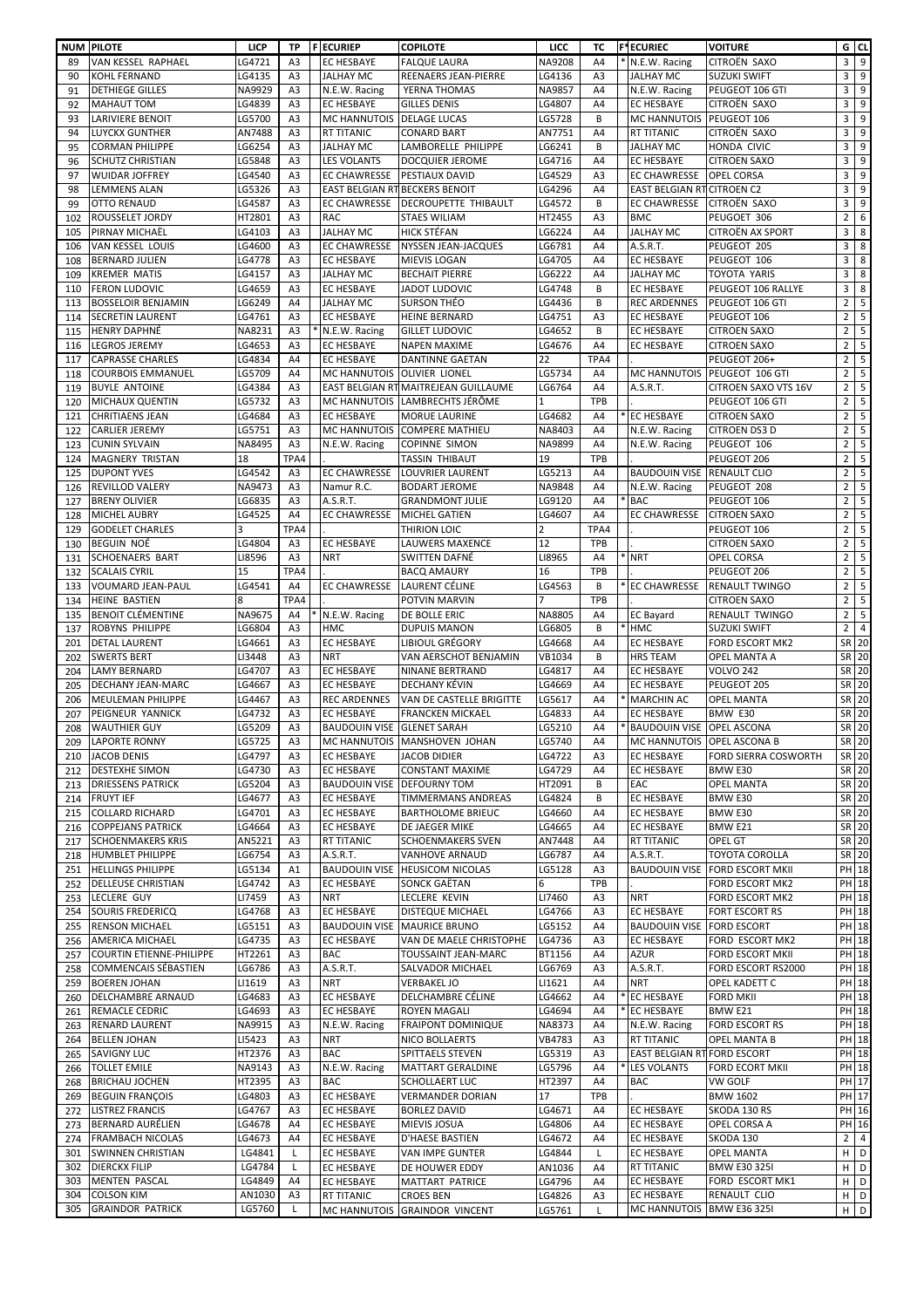|                                  | <b>D4 - Classification Unofficial</b> |  |                                        |                                    |                                |                                        |          |                                |         |              |  |  |  |
|----------------------------------|---------------------------------------|--|----------------------------------------|------------------------------------|--------------------------------|----------------------------------------|----------|--------------------------------|---------|--------------|--|--|--|
| <b>D4 - Classement Officieux</b> |                                       |  |                                        |                                    |                                |                                        |          |                                |         |              |  |  |  |
|                                  | After ES / SS: 15 - Avin(4.79 km)     |  |                                        |                                    |                                |                                        |          |                                |         |              |  |  |  |
| Pos                              | <b>No</b>                             |  | Pilote                                 | Co-Pilote                          | Licence                        | Ecurie                                 |          | D-Cl Marque                    |         | Temps D.Prem |  |  |  |
|                                  | 3                                     |  | SERDERIDIS JOURDAN                     | MICLOTTE FREDERIC                  |                                | NA9219 / OV3765 EC Bayard / DUINDISTEL | $4 - 14$ | <b>FORD PUMA RALLY1</b>        | 1:17:49 |              |  |  |  |
| 2                                | $\overline{7}$                        |  | <b>MADSEN KENNETT</b>                  | <b>FELTHAUS METTE</b>              | 31205 / 40723                  |                                        | $4 - 14$ | PEUGEOT 208 T16 R5             | 1:20:07 | 2:18         |  |  |  |
| 3                                | $\overline{2}$                        |  | <b>HUBIN CEDRIC</b>                    | RIGUELLE JEROME                    | G4728 / LG4712                 | EC HESBAYE / HESBAYE MC                | $4 - 14$ | <b>SKODA FABIA R5</b>          | 1:21:16 | 3:27         |  |  |  |
| 4                                | 11                                    |  | <b>GUILLEMIN CHRISTIAN</b>             | <b>SEGERS DAVID</b>                | BT1057 / BT1383                | AZUR / M.U.B.                          | $4 - 14$ | PORSCHE GT3 997                | 1:22:41 | 4:52         |  |  |  |
| 5                                | 36                                    |  | <b>MADSEN JACOB</b>                    | NEDERGAARD LINE                    | 58133 / 73062                  |                                        | $4 - 13$ | PEUGEOT 208 RALLY 4            | 1:23:08 | 5:19         |  |  |  |
| 6                                | 6                                     |  | <b>SCHMELCHER HENRI</b>                | <b>OMBELET KATLEEN</b>             | VB1656 / VB3517                | ATLANTIC / ATLANTIC                    | $4 - 14$ | PORSCHE 991 GT3                | 1:23:23 | 5:34         |  |  |  |
|                                  | 5                                     |  | VANZEEBROECK JOHNNY                    | VANDEPOEL NICKY                    | HT2316 / WV8929 BAC / ATLANTIC |                                        | $4 - 14$ | MITSUBISHI LANCER EVO X1:24:07 |         | 6:18         |  |  |  |
| 8                                | 14                                    |  | <b>WIART JONATHAN</b>                  | <b>BURLET DENIS</b>                |                                | NA9198 / NA8185 EC Bayard / EC Bayard  | $4 - 14$ | FORD FIESTA R5 EVO 2           | 1:24:37 | 6:48         |  |  |  |
| 9                                | 17                                    |  | <b>FERETTE FRANCOIS</b>                | DENEUMOSTIER JÉRÔMELG5870 / LG5815 |                                | LES VOLANTS / LES VOLANTS              | $4 - 14$ | MITSUBISHI EVO 9               | 1:25:09 | 7:20         |  |  |  |
| 10                               | 10                                    |  | PETERSEN JAN                           | <b>KVICK JEANNETTE</b>             | 8555 / 5278                    | $\prime$ .                             | $4 - 14$ | PEUGEOT 208 T16 R5             | 1:25:25 | 7:36         |  |  |  |
| 11                               | 34                                    |  | <b>BANGUI NAZIM</b>                    | <b>AUGE VALENTIN</b>               | 259184 / 250760                | $\prime$ .                             | $4 - 13$ | PEUGEOT 208 RC4                | 1:26:04 | 8:15         |  |  |  |
| 12                               | 12                                    |  | <b>VANDEVELDE GREG</b>                 | <b>NYS EDDY</b>                    | G4763 / LG4764                 | EC HESBAYE / EC HESBAYE                | $4 - 14$ | <b>MITSUBISHI EVO X</b>        | 1:26:17 | 8:28         |  |  |  |
| 13                               | 35                                    |  | VAN DEN DRIES JOHAN                    | <b>GRAINDORGE FLORIAN</b>          | NA9133 / NA8191                | R.R.C.Mosan / R.R.C.Mosan              | $4 - 13$ | PEUGEOT 208 R4                 | 1:27:18 | 9:29         |  |  |  |
| 14                               | 16                                    |  | VANDEVELDE EDDY                        | <b>SIMONS KRISTIEN</b>             | G4770 / LG4771                 | EC HESBAYE / EC HESBAYE                | $4 - 14$ | MITSUBISHI EVO X               | 1:28:13 | 10:24        |  |  |  |
| 15                               | 28                                    |  | <b>KEYEN PATRICK</b>                   | <b>APER STIJN</b>                  | G4831 / LG4842                 | EC HESBAYE / EC HESBAYE                | $4 - 14$ | <b>BMW 130I M3</b>             | 1:29:11 | 11:22        |  |  |  |
| 16                               | 37                                    |  | <b>HERBILLON KENNY</b>                 | DANLOY FERNAND                     | G5749 / LG5739                 | MC HANNUTOIS / MC HANNUTOI: 4-13       |          | <b>RENAULT CLIO R3</b>         | 1:29:32 | 11:43        |  |  |  |
| 17                               | 22                                    |  | <b>HANEGREEFS OLRIK</b>                | <b>HANEGREEFS MARCO</b>            | 13/14                          |                                        | 4-14     | MITSUBISHI EVO X               | 1:30:08 | 12:19        |  |  |  |
| 18                               | 25                                    |  | VANDEMBERG ARNAUD                      | <b>FOSSOUL JEAN</b>                | G4740 / LG4737                 | EC HESBAYE / EC HESBAYE                | $4 - 14$ | SUBARU IMPREZA                 | 1:30:10 | 12:21        |  |  |  |
| 19                               | 20                                    |  | SCHRYNEN JEAN-PHILIPPEHOUPRESSE PIERRE |                                    | G4709 / LG4713                 | EC HESBAYE / EC HESBAYE                | $4 - 14$ | <b>BMW SERIE 1</b>             | 1:30:11 | 12:22        |  |  |  |
| 20                               | 76                                    |  | <b>HENRIOULLE PIERRE</b>               | LEFEBVRE JÉROME                    | G5722 / LG5716                 | MC HANNUTOIS / MC HANNUTOI: 4-12       |          | PEUGEOT 208                    | 1:31:06 | 13:17        |  |  |  |
| 21                               | 82                                    |  | SONNEVILLE STIJN                       | <b>DEBERGH TOM</b>                 |                                | WV9209 / WV6476 ATLANTIC / ATLANTIC    | $4 - 12$ | CITROEN C2 R2 MAX              | 1:31:26 | 13:37        |  |  |  |
| 22                               | 42                                    |  | <b>BRUYNEEL NIKOLAI</b>                | <b>MAELFAIT JASPER</b>             |                                | WV1502 / WV8732 DUINDISTEL / ATLANTIC  | $4 - 13$ | <b>RENAULT CLIO</b>            | 1:31:29 | 13:40        |  |  |  |
| 23                               | 40                                    |  | <b>MOES JEAN-PHILIPPE</b>              | <b>FOUARGE YVES</b>                | G4738 / LG4739                 | EC HESBAYE / EC HESBAYE                | $4 - 13$ | <b>CITROEN DS3 R3T</b>         | 1:32:26 | 14:37        |  |  |  |
| 24                               | 80                                    |  | PEIFFER NICOLA                         | <b>SCHMITZ QUENTIN</b>             | G6408 / LG6417                 | AMC ST-VITH / AMC ST-VITH              | 4-12     | CITROEN C2R2 MAX               | 1:32:51 | 15:02        |  |  |  |
| 25                               | 38                                    |  | <b>BRAHY VALENTIN</b>                  | MARCHAND JÉRÔME                    | G4828 / LG4762                 | EC HESBAYE / EC HESBAYE                | $4 - 13$ | <b>RENAULT CLIO RC5</b>        | 1:33:54 | 16:05        |  |  |  |
| 26                               | 24                                    |  | <b>GUILLICK MICHEL</b>                 | MOXHET JOHAN                       | G4666 / LG5735                 | EC HESBAYE / MC HANNUTOIS              | $4 - 14$ | BMW M3                         | 1:34:09 | 16:20        |  |  |  |
| 27                               | 79                                    |  | LARIVIERE JEAN-MARC                    | <b>BINON KARINE</b>                | G6767 / HT2053                 | A.S.R.T. / Rançoise                    | $4 - 12$ | CITROËN C2                     | 1:35:32 | 17:43        |  |  |  |
| 28                               | 43                                    |  | <b>VANWINCKELEN ERIK</b>               | LEYS KENNY                         | VB6325 / VB3522                | OCMB / OCMB                            | $4 - 13$ | <b>OPEL ASTRA</b>              | 1:36:15 | 18:26        |  |  |  |
| 29                               | 81                                    |  | <b>DEMARCHE PASCAL</b>                 | <b>GERMEAU SÉBASTIEN</b>           | 4/5                            |                                        | $4 - 12$ | <b>RENAULT CLIO</b>            | 1:37:58 | 20:09        |  |  |  |
| 30                               | 39                                    |  | <b>MOMBAERTS ERWIN</b>                 | <b>PAUWELS KURT</b>                |                                | AN2432 / WV2272 RT TITANIC / ATLANTIC  | 4-13     | <b>RENAULT CLIO 2 RS</b>       | 1:39:20 | 21:31        |  |  |  |
| 31                               | 27                                    |  | DAUTZENBERG HENDRIK                    | <b>DE JONGE AERNOUD</b>            | G4685 / LG4688                 | EC HESBAYE / EC HESBAYE                | 4-14     | SUBARU IMPREZA GT              | 1:39:47 | 21:58        |  |  |  |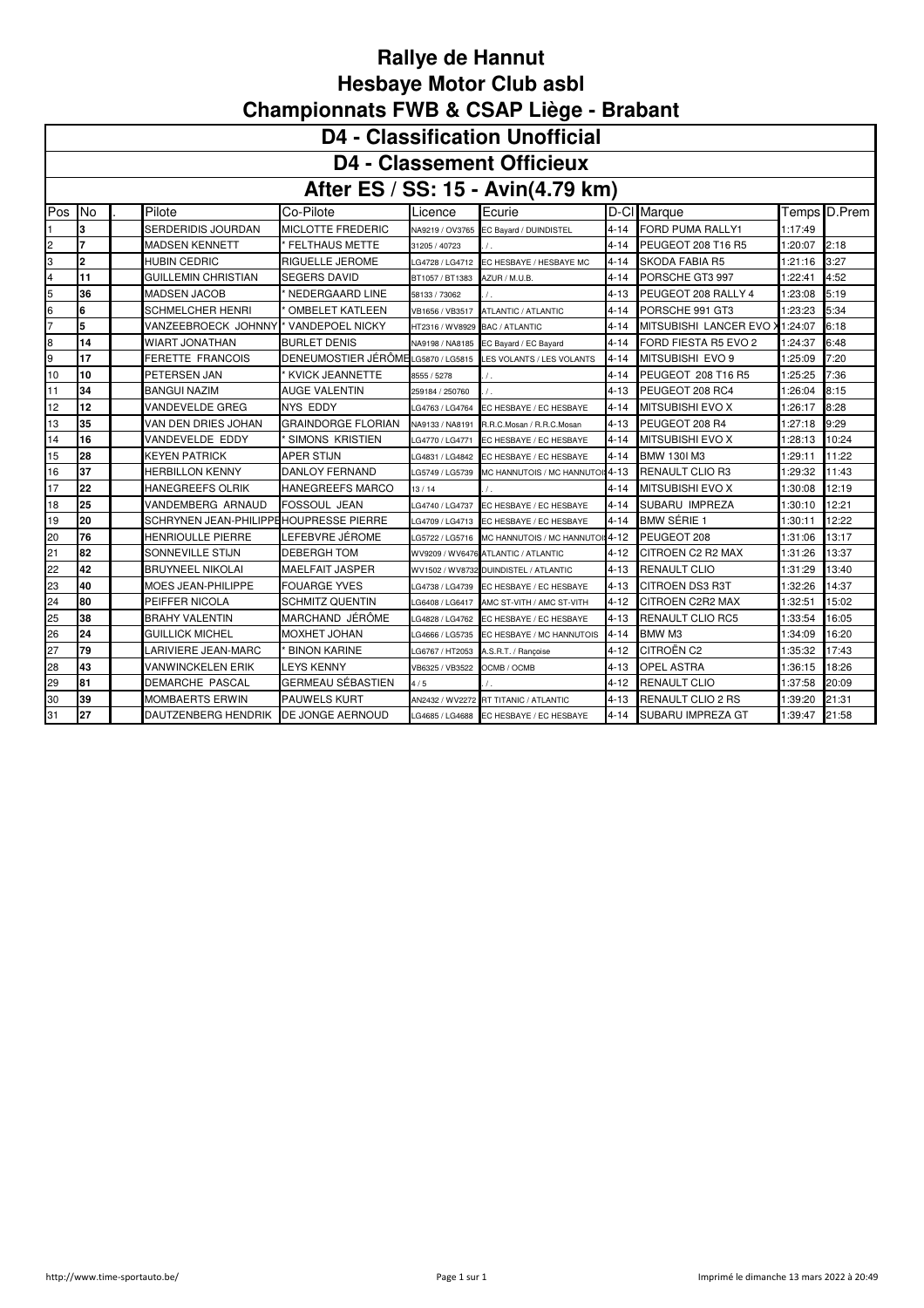### **D1-D2-D3 - Classification Unofficial**

## **D1-D2-D3 - Classement Officieux**

#### **After ES / SS: 15 - Avin(4.79 km)**

|                         | After ES / SS: 15 - AVIN(4.79 KM) |                                    |                                                            |                           |                                                 |          |                       |       |         |              |  |  |
|-------------------------|-----------------------------------|------------------------------------|------------------------------------------------------------|---------------------------|-------------------------------------------------|----------|-----------------------|-------|---------|--------------|--|--|
| Pos                     | INo                               | Pilote                             | Co-Pilote                                                  | Licence                   | Ecurie                                          |          | D-Cl Marque           |       |         | Temps D.Prem |  |  |
|                         | 67                                | HUMBLET KEVIN                      | DELVAUX LAURENT                                            | LG5599 / LG5608           | MARCHIN AC / MARCHIN AC                         | $3 - 11$ | <b>CITROEN DS3 R3</b> |       | 1:25:53 |              |  |  |
| $\overline{2}$          | 47                                |                                    | JAMOULLE FRÉDÉRIC ▌* LECOCQ STEPHANIE                      | LG5603 / LG5602           | MARCHIN AC / MARCHIN AC                         | $3-10$   | CITROEN DS3 R3T       |       | 1:27:10 | 1:17         |  |  |
| 3                       | 49                                | NANDRIN ERIC                       | <b>MAQUET CHARLES</b>                                      | LG5736 / LG4794           | MC HANNUTOIS / EC HESBAYE                       | $3 - 10$ | <b>RENAULT CLIO</b>   |       | 1:29:52 | 3:59         |  |  |
| $\overline{\mathbf{4}}$ | 116                               | LEGROS JEREMY                      | <b>NAPEN MAXIME</b>                                        |                           | G4653 / LG4676 EC HESBAYE / EC HESBAYE          | $2 - 5$  | CITROEN SAXO          |       | 1:32:20 | 6:27         |  |  |
| 5                       | 105                               | PIRNAY MICHAÉL                     | <b>HICK STEFAN</b>                                         | LG4103 / LG6224           | JALHAY MC / JALHAY MC                           | $3 - 8$  | CITROËN AX SPORT      |       | 1:32:46 | 6:53         |  |  |
| 6                       | 106                               | VAN KESSEL LOUIS                   | NYSSEN JEAN-JACQUES                                        | LG4600 / LG6781           | EC CHAWRESSE / A.S.R.T.                         | $3-8$    | PEUGEOT 205           |       | 1:32:54 | 7:01         |  |  |
| 7                       | 88                                | LELEUX DAVID                       | LENAERTS LUDOVIC                                           | LG4811 / LG4734           | EC HESBAYE / EC HESBAYE                         | 3-9      | CITROËN C2 R2         |       | 1:34:51 | 8:58         |  |  |
| 8                       | 58                                | MAHAUT OLIVIER                     | GILIS OLIVIER                                              |                           | LG4697 / LG4706 EC HESBAYE / EC HESBAYE         | 3-10     | RENAULT CLIO RS       |       | 1:34:59 | 9:06         |  |  |
| 9                       | 85                                | JALET JOHAN                        | <b>MELON DAVID</b>                                         | LG4690 / LG4819           | EC HESBAYE / EC HESBAYE                         | $3-9$    | CITROEN C2 R2         |       | 1:35:03 | 9:10         |  |  |
| 10                      | 99                                | OTTO RENAUD                        | DECROUPETTE THIBAUL <sup>1</sup> LG4587/LG4572             |                           | EC CHAWRESSE / EC CHAWRESSI                     | $3-9$    | CITROËN SAXO          |       | 1:35:24 | 9:31         |  |  |
| 11                      | 86                                | REMILLY JORDAN                     | <b>SERLEZ MICHAEL</b>                                      |                           | NA9451 / NA9900 N.E.W. Racing / N.E.W. Racing   | $3-9$    | PEUGEOT 206           |       | 1:35:27 | 9:34         |  |  |
| 12                      | 120                               | MICHAUX QUENTIN                    | LAMBRECHTS JÉRÖME                                          | LG5732 / 1                | MC HANNUTOIS /                                  | $2 - 5$  | PEUGEOT 106 GTI       |       | 1:35:41 | 9:48         |  |  |
| 13                      | 97                                | WUIDAR JOFFREY                     | PESTIAUX DAVID                                             | G4540 / LG4529            | EC CHAWRESSE / EC CHAWRESS                      | $3 - 9$  | OPEL CORSA            |       | 1:35:46 | 9:53         |  |  |
| 14                      | 94                                | LUYCKX GUNTHER                     | CONARD BART                                                |                           | AN7488 / AN7751 RT TITANIC / RT TITANIC         | $3-9$    | CITROËN SAXO          |       | 1:36:41 | 10:48        |  |  |
| 15                      | 87                                | S HEEREN KARL                      | <b>GODFRIN PIERRE-YVES</b>                                 |                           | LG4741 / NA8919 EC HESBAYE / EC Bayard          | $3-9$    | FORD FIESTA           |       | 1:36:41 | 10:48        |  |  |
| 16                      | 115                               | ' HENRY DAPHNÉ                     | <b>GILLET LUDOVIC</b>                                      |                           | NA8231 / LG4652 N.E.W. Racing / EC HESBAYE      | 2-5      | CITROEN SAXO          |       | 1:37:00 | 11:07        |  |  |
| $\sqrt{17}$             | 63                                | HONNAY SÉBASTIEN                   | DELFORGE AURÉLIEN                                          | 10/11                     |                                                 | $3 - 10$ | PEUGEOT 206 RC        |       | 1:38:02 | 12:09        |  |  |
| 18                      | 109                               | KREMER MATIS                       | <b>BECHAIT PIERRE</b>                                      | LG4157 / LG6222           | JALHAY MC / JALHAY MC                           | $3-8$    | TOYOTA YARIS          |       | 1:39:27 | 13:34        |  |  |
| 19                      | 128                               | MICHEL AUBRY                       | <b>MICHEL GATIEN</b>                                       | G4525 / LG4607            | EC CHAWRESSE / EC CHAWRESSE                     | $2 - 5$  | CITROEN SAXO          |       | 1:40:45 | 14:52        |  |  |
| 20                      | 92                                | MAHAUT TOM                         | GILLES DENIS                                               | LG4839 / LG4807           | EC HESBAYE / EC HESBAYE                         | $3-9$    | CITROËN SAXO          |       | 1:40:47 | 14:54        |  |  |
| 21                      | 96                                | SCHUTZ CHRISTIAN                   | DOCQUIER JEROME                                            | LG5848 / LG4716           | LES VOLANTS / EC HESBAYE                        | $3-9$    | CITROEN SAXO          |       | 1:40:59 | 15:06        |  |  |
| 22                      | 126                               | REVILLOD VALERY                    | <b>BODART JEROME</b>                                       |                           | NA9473 / NA9848 Namur R.C. / N.E.W. Racing      | $2 - 5$  | PEUGEOT 208           |       | 1:41:15 | 15:22        |  |  |
| 23                      | 125                               | DUPONT YVES                        | LOUVRIER LAURENT                                           |                           | LG4542 / LG5213 EC CHAWRESSE / BAUDOUIN VISE    | $2 - 5$  | RENAULT CLIO          |       | 1:42:34 | 16:41        |  |  |
| 24                      | 64                                | GOYENS OLIVIER                     | <b>BENAETS ARNAUD</b>                                      | NA9895 / NA9918           | N.E.W. Racing / N.E.W. Racing                   | $3 - 10$ | RENAULT CLIO          |       | 1:42:41 | 16:48        |  |  |
| 25                      | 137                               | ROBYNS PHILIPPE                    | <b>DUPUIS MANON</b>                                        | LG6804 / LG6805 HMC / HMC |                                                 | $2 - 4$  | SUZUKI SWIFT          |       | 1:43:37 | 17:44        |  |  |
| 26                      | 89                                | VAN KESSEL RAPHAEI                 | * FALQUE LAURA                                             |                           | LG4721 / NA9208 EC HESBAYE / N.E.W. Racing      | 3-9      | CITROEN SAXO          |       | 1:44:06 | 18:13        |  |  |
| 27                      | 135                               | BENOIT CLEMENTINE DE BOLLE ERIC    |                                                            |                           | NA9675 / NA8805 N.E.W. Racing / EC Bayard       | 2-5      | RENAULT TWINGO        |       | 1:44:43 | 18:50        |  |  |
| 28                      | 131                               | SCHOENAERS BART                    | ' SWITTEN DAFNÉ                                            | LI8596 / LI8965           | NRT / NRT                                       | $2 - 5$  | OPEL CORSA            |       | 1:45:53 | 20:00        |  |  |
| 29                      | 121                               | CHRITIAENS JEAN                    | MORUE LAURINE                                              | LG4684 / LG4682           | EC HESBAYE / EC HESBAYE                         | 2-5      | CITROEN SAXO          |       | 1:46:36 | 20:43        |  |  |
| 30                      | 124                               | MAGNERY TRISTAN                    | TASSIN THIBAUT                                             | 18/19                     | $\sqrt{2}$                                      | $2 - 5$  | PEUGEOT 206           |       | 1:46:43 | 20:50        |  |  |
| 31                      | 129                               | GODELET CHARLES                    | <b>THIRION LOIC</b>                                        | 3/2                       | $\prime$ .                                      | $2 - 5$  | PEUGEOT 106           |       | 1:47:05 | 21:12        |  |  |
| 32                      | 134                               | HEINE BASTIEN                      | POTVIN MARVIN                                              | 8/7                       |                                                 | $2 - 5$  | CITROEN SAXO          | 00:40 | 1:47:24 | 21:31        |  |  |
| 33                      | 108                               | BERNARD JULIEN                     | <b>MIEVIS LOGAN</b>                                        | LG4778 / LG4705           | EC HESBAYE / EC HESBAYE                         | $3-8$    | PEUGEOT 106           |       | 1:47:30 | 21:37        |  |  |
| 34                      | 69                                | MAZIERS DIMITRI                    | MEULEMANS DAVID                                            | LG4522 / LG4593           | EC CHAWRESSE / EC CHAWRESSI                     | $3 - 11$ | FORD FOCUS            |       | 1:48:17 | 22:24        |  |  |
| 35                      | 70                                | FRAIKIN PAUL                       | * FRAIKIN LAETITIA                                         | G4609 / LG4053            | EC CHAWRESSE / EC CHAWRESSI                     | $3 - 11$ | <b>BMW E36 325I</b>   |       | 1:48:50 | 22:57        |  |  |
| 36                      | 130                               | BEGUIN NOÉ                         | <b>LAUWERS MAXENCE</b>                                     | LG4804 / 12               | EC HESBAYE /                                    | $2 - 5$  | <b>CITROEN SAXO</b>   |       | 1:50:10 | 24:17        |  |  |
| 37                      | 274                               | FRAMBACH NICOLAS                   | <b>D HAESE BASTIEN</b>                                     | LG4673 / LG4672           | EC HESBAYE / EC HESBAYE                         | $2 - 4$  | SKODA 130             |       | 1:51:06 | 25:13        |  |  |
| 38                      | 90                                | KOHL FERNAND                       | REENAERS JEAN-PIERRE LG4135 / LG4136 JALHAY MC / JALHAY MC |                           |                                                 | 3-9      | SUZUKI SWIFT          |       | 1:57:14 | 31:21        |  |  |
| 39                      | 91                                | DETHIEGE GILLES                    | YERNA THOMAS                                               |                           | NA9929 / NA9857 N.E.W. Racing / N.E.W. Racing   | $3-9$    | PEUGEOT 106 GTI       |       | 2:11:54 | 46:01        |  |  |
| 40                      | 133                               | VOUMARD JEAN-PAUL " LAURENT CÉLINE |                                                            |                           | LG4541 / LG4563 EC CHAWRESSE / EC CHAWRESSE 2-5 |          | RENAULT TWINGO        |       | 2:12:11 | 46:18        |  |  |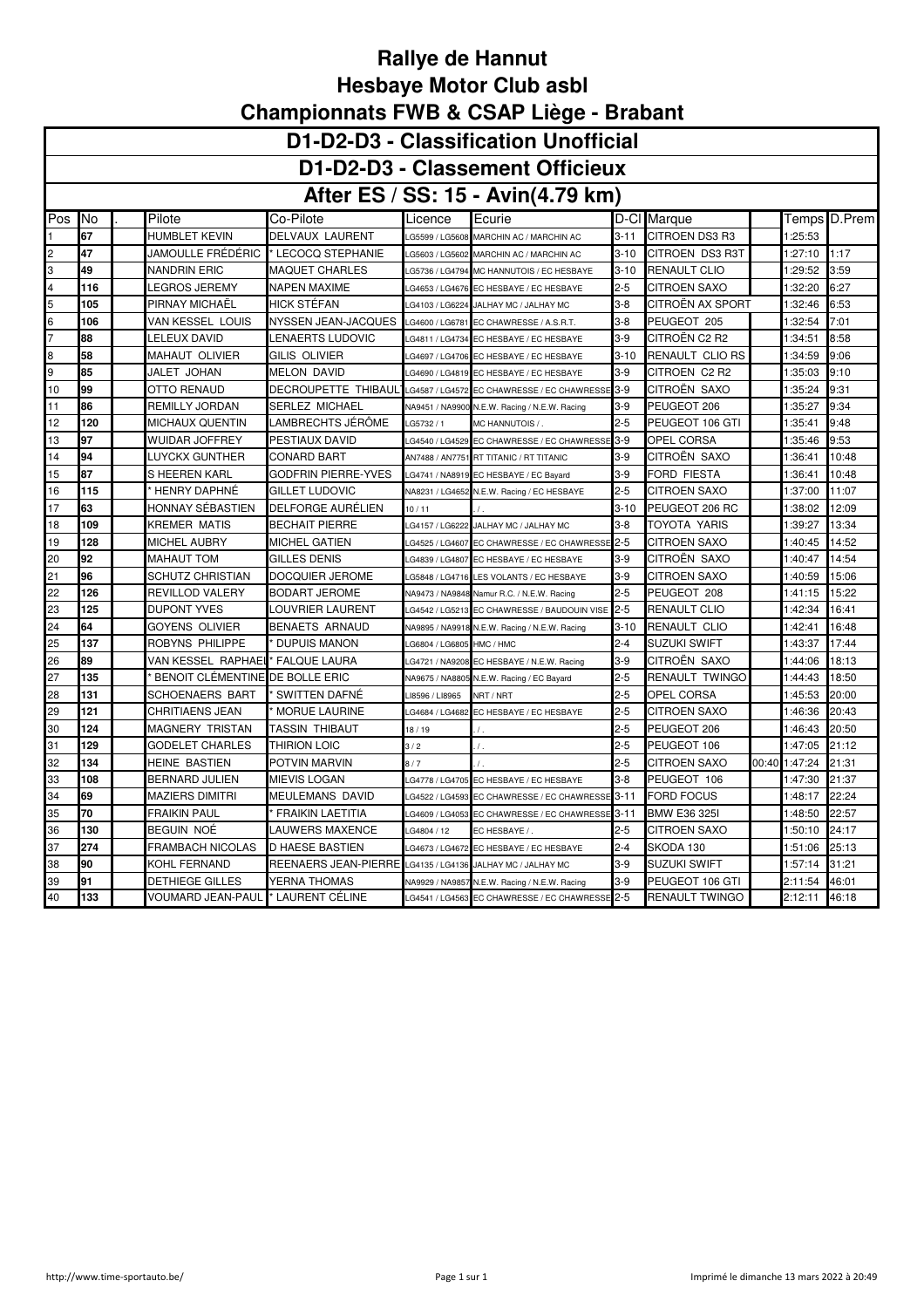|                                                                                                   | <b>PH - Classification Unofficial</b>                                                 |  |                                |                                                                |                            |                                                                |  |                        |  |               |       |  |  |
|---------------------------------------------------------------------------------------------------|---------------------------------------------------------------------------------------|--|--------------------------------|----------------------------------------------------------------|----------------------------|----------------------------------------------------------------|--|------------------------|--|---------------|-------|--|--|
|                                                                                                   | <b>PH - Classement Officieux</b>                                                      |  |                                |                                                                |                            |                                                                |  |                        |  |               |       |  |  |
|                                                                                                   | After ES / SS: 15 - Avin(4.79 km)                                                     |  |                                |                                                                |                            |                                                                |  |                        |  |               |       |  |  |
| Pos                                                                                               | D-Cl Marque<br>Temps D.Prem<br>Pilote<br><b>INo</b><br>Ecurie<br>Co-Pilote<br>Licence |  |                                |                                                                |                            |                                                                |  |                        |  |               |       |  |  |
|                                                                                                   | 256                                                                                   |  | <b>AMERICA MICHAEL</b>         | VAN DE MAELE CHRISTOPH LG4735 / LG4736 EC HESBAYE / EC HESBAYE |                            |                                                                |  | PH-18 FORD ESCORT MK2  |  | 1:31:37       |       |  |  |
| 2                                                                                                 | 266                                                                                   |  | <b>TOLLET EMILE</b>            | <b>MATTART GERALDINE</b>                                       |                            | NA9143 / LG5796 N.E.W. Racing / LES VOLANTS                    |  | PH-18 FORD ECORT MKII  |  | 1:31:38       |       |  |  |
| 3                                                                                                 | 260                                                                                   |  | DELCHAMBRE ARNAUD              | DELCHAMBRE CÉLINE                                              |                            | LG4683 / LG4662 EC HESBAYE / EC HESBAYE                        |  | <b>PH-18 FORD MKII</b> |  | 1:33:54       | 2:17  |  |  |
| 4                                                                                                 | 257                                                                                   |  | <b>COURTIN ETIENNE-PHILIPP</b> | TOUSSAINT JEAN-MARC                                            | HT2261 / BT1156 BAC / AZUR |                                                                |  | PH-18 FORD ESCORT MKII |  | 1:34:42       | 3:05  |  |  |
| 5                                                                                                 | 252                                                                                   |  | <b>DELLEUSE CHRISTIAN</b>      | SONCK GAËTAN                                                   | LG4742/6                   | EC HESBAYE / .                                                 |  | PH-18 FORD ESCORT MK2  |  | 1:34:50       | 3:13  |  |  |
| 6                                                                                                 | 255                                                                                   |  | <b>RENSON MICHAEL</b>          | <b>MAURICE BRUNO</b>                                           |                            | G5151 / LG5152 BAUDOUIN VISE / BAUDOUIN VISE PH-18 FORD ESCORT |  |                        |  | 1:38:03       | 6:26  |  |  |
| $\overline{7}$                                                                                    | 268                                                                                   |  | <b>BRICHAU JOCHEN</b>          | <b>SCHOLLAERT LUC</b>                                          | HT2395 / HT2397 BAC / BAC  |                                                                |  | PH-17 VW GOLF          |  | :39:51        | 8:14  |  |  |
| 8<br>LECLERE GUY<br>LECLERE KEVIN<br>PH-18 FORD ESCORT MK2<br>253<br>NRT / NRT<br>LI7459 / LI7460 |                                                                                       |  |                                |                                                                |                            |                                                                |  |                        |  | 1:45:58       | 14:21 |  |  |
| 9                                                                                                 | 269                                                                                   |  | <b>BEGUIN FRANCOIS</b>         | <b>VERMANDER DORIAN</b>                                        | G4803 / 17                 | EC HESBAYE / .                                                 |  | PH-17 BMW 1602         |  | 1:47:44       | 16:07 |  |  |
| 10                                                                                                | 263                                                                                   |  | <b>RENARD LAURENT</b>          | <b>FRAIPONT DOMINIQUE</b>                                      |                            | NA9915 / NA8373 N.E.W. Racing / N.E.W. Racing                  |  | PH-18 FORD ESCORT RS   |  | 00:25 1:54:34 | 22:57 |  |  |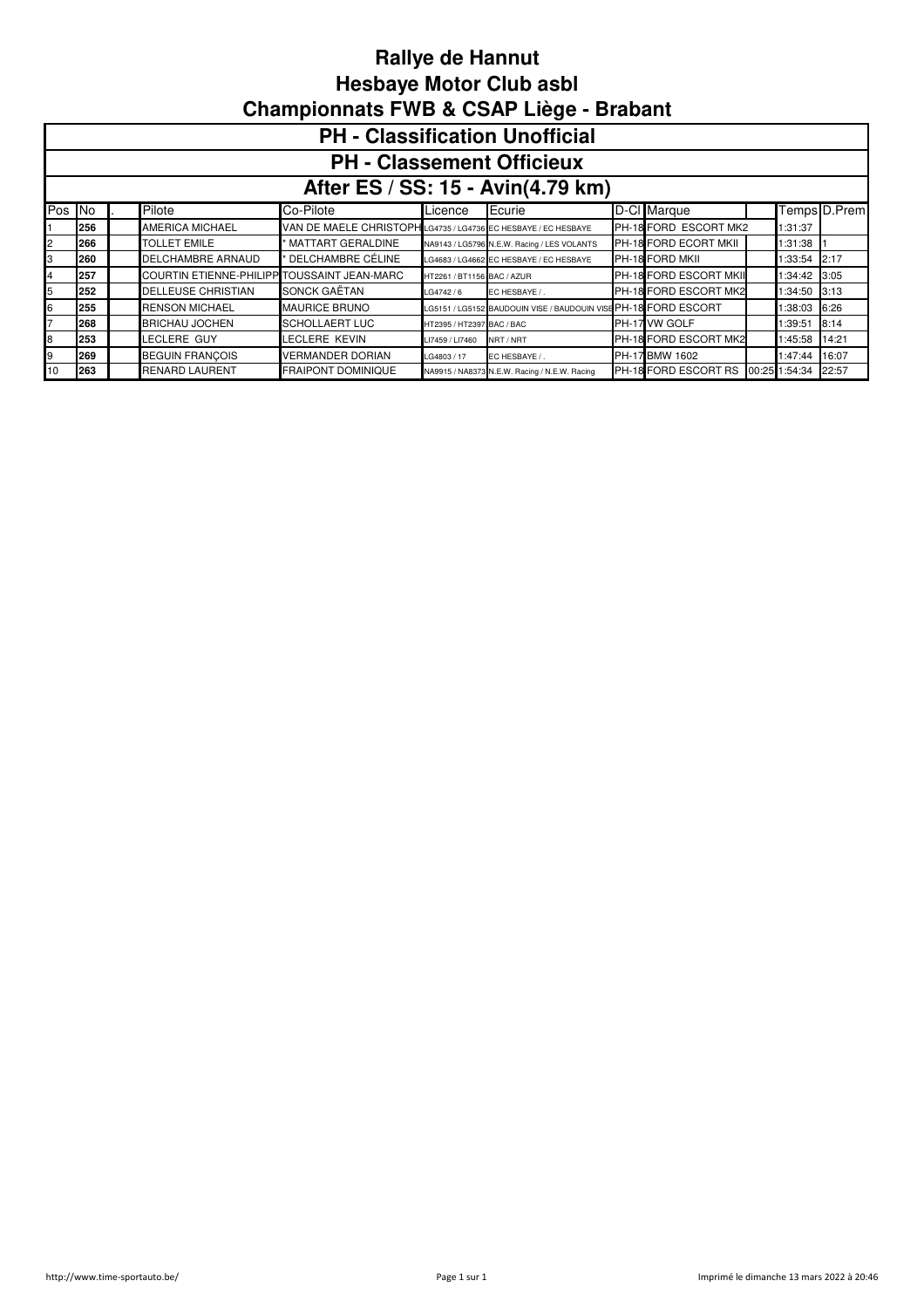|        | <b>SR</b> - Classification Unofficial                                                                                       |  |                                |                                                    |                 |                                                                 |  |                         |  |                     |              |  |
|--------|-----------------------------------------------------------------------------------------------------------------------------|--|--------------------------------|----------------------------------------------------|-----------------|-----------------------------------------------------------------|--|-------------------------|--|---------------------|--------------|--|
|        | <b>SR</b> - Classement Officieux                                                                                            |  |                                |                                                    |                 |                                                                 |  |                         |  |                     |              |  |
|        | After ES / SS: 15 - Avin(4.79 km)                                                                                           |  |                                |                                                    |                 |                                                                 |  |                         |  |                     |              |  |
| Pos No |                                                                                                                             |  | Pilote                         | Co-Pilote                                          | <b>ILicence</b> | Ecurie                                                          |  | D-Cl Marque             |  |                     | Temps D.Prem |  |
|        | 202                                                                                                                         |  | <b>SWERTS BERT</b>             | VAN AERSCHOT BENJAMILI3448 / VB1034 NRT / HRS TEAM |                 |                                                                 |  | SR-20 OPEL MANTA A      |  | 1:25:14             |              |  |
|        | 213                                                                                                                         |  | DRIESSENS PATRICK DEFOURNY TOM |                                                    |                 | LG5204 / HT2091 BAUDOUIN VISE / EAC                             |  | <b>SR-20 OPEL MANTA</b> |  | 1:40:45 15:31       |              |  |
|        | 218                                                                                                                         |  | <b>HUMBLET PHILIPPE</b>        | <b>VANHOVE ARNAUD</b>                              |                 | LG6754 / LG6787 A.S.R.T. / A.S.R.T.                             |  | SR-20 TOYOTA COROLLA    |  | 1:46:13 20:59       |              |  |
|        | 208                                                                                                                         |  | <b>WAUTHIER GUY</b>            | * GLENET SARAH                                     |                 | LG5209 / LG5210 BAUDOUIN VISE / BAUDOUIN VISI SR-20 OPEL ASCONA |  |                         |  | 01:45 1:46:19 21:05 |              |  |
|        | COPPEJANS PATRICH DE JAEGER MIKE<br><b>SR-20 BMW E21</b><br>1:54:59 29:45<br>216<br>LG4664 / LG4665 EC HESBAYE / EC HESBAYE |  |                                |                                                    |                 |                                                                 |  |                         |  |                     |              |  |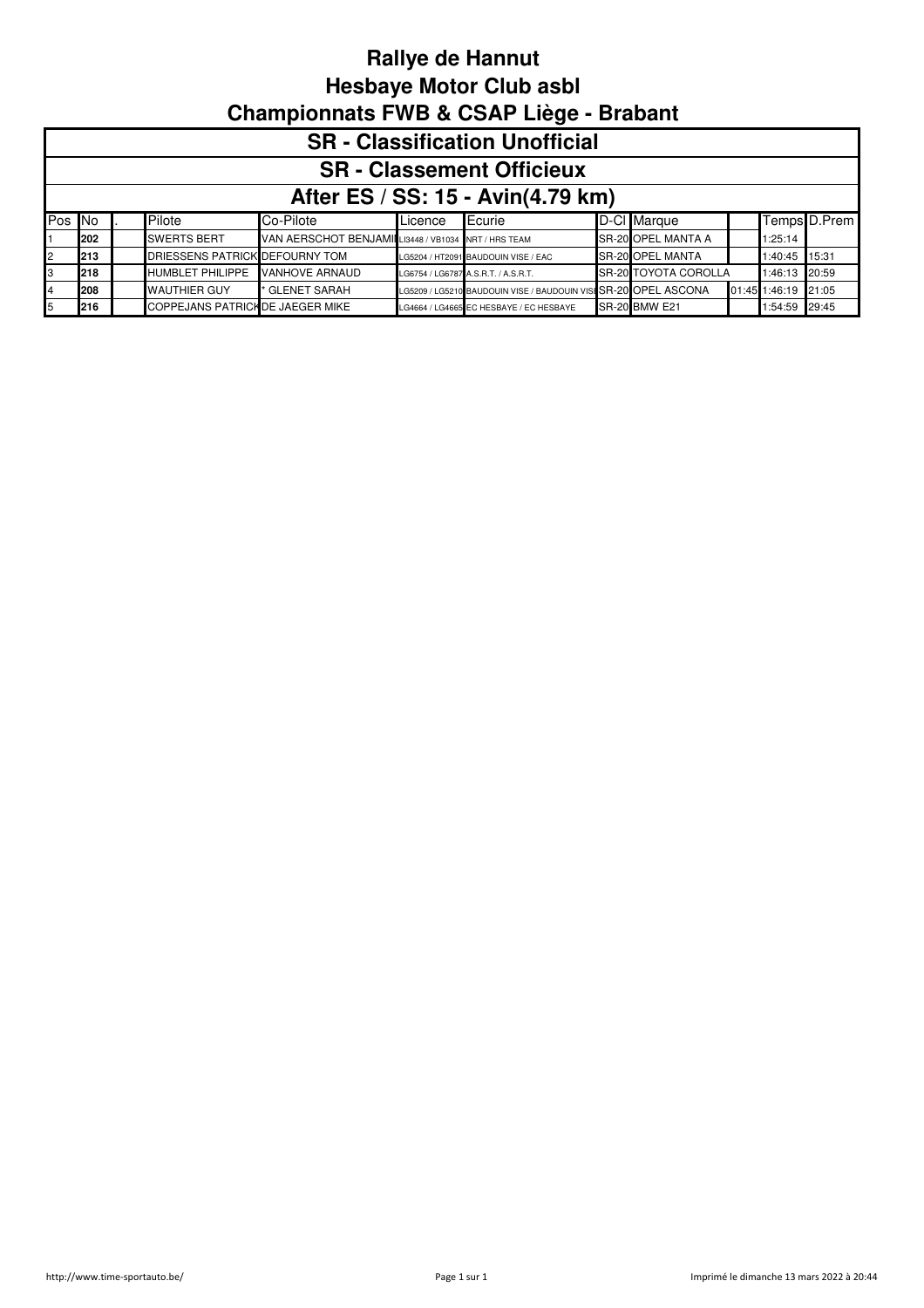|     | <b>D4 - Classification Unofficial</b>                                                                                                                   |  |                          |                                    |                             |                                           |          |                       |         |        |  |  |  |
|-----|---------------------------------------------------------------------------------------------------------------------------------------------------------|--|--------------------------|------------------------------------|-----------------------------|-------------------------------------------|----------|-----------------------|---------|--------|--|--|--|
|     |                                                                                                                                                         |  |                          |                                    |                             | <b>D4 - Classement Officieux</b>          |          |                       |         |        |  |  |  |
|     |                                                                                                                                                         |  |                          |                                    |                             | After ES / SS: 15 - Avin(4.79 km)         |          |                       |         |        |  |  |  |
| Pos | <b>INo</b>                                                                                                                                              |  | Pilote                   | Co-Pilote                          | Licence                     | <b>IEcurie</b>                            | D-CI     | Marque                | Temps   | D.Prem |  |  |  |
|     |                                                                                                                                                         |  |                          |                                    |                             | Classe / Clas 4-12                        |          |                       |         |        |  |  |  |
|     | 76                                                                                                                                                      |  | <b>HENRIOULLE PIERRE</b> | LEFEBVRE JÉROME                    |                             | G5722 / LG5716 MC HANNUTOIS / MC HANNUTO  | $4 - 12$ | PEUGEOT 208           | 1:31:06 |        |  |  |  |
| 2   | 82                                                                                                                                                      |  | SONNEVILLE STIJN         | DEBERGH TOM                        |                             | WV9209 / WV6476 ATLANTIC / ATLANTIC       | $4 - 12$ | CITROEN C2 R2 MAX     | 1:31:26 | 20     |  |  |  |
| 3   | 80                                                                                                                                                      |  | PEIFFER NICOLA           | SCHMITZ QUENTIN                    |                             | _G6408 / LG6417 AMC ST-VITH / AMC ST-VITH | 4-12     | CITROEN C2R2 MAX      | 1:32:51 | 1:45   |  |  |  |
| 4   | 79                                                                                                                                                      |  | LARIVIERE JEAN-MARC      | <b>BINON KARINE</b>                |                             | LG6767 / HT2053 A.S.R.T. / Rançoise       | $4 - 12$ | CITROËN C2            | 1:35:32 | 4:26   |  |  |  |
| 5   | 81                                                                                                                                                      |  | <b>DEMARCHE PASCAL</b>   | GERMEAU SÉBASTIEN                  | 4/5                         |                                           | $4 - 12$ | RENAULT CLIO          | 1:37:58 | 6:52   |  |  |  |
|     | Classe / Clas 4-13                                                                                                                                      |  |                          |                                    |                             |                                           |          |                       |         |        |  |  |  |
|     | 36<br><b>MADSEN JACOB</b><br>NEDERGAARD LINE<br>PEUGEOT 208 RALLY 4<br>1:23:08<br>4-13<br>58133 / 73062                                                 |  |                          |                                    |                             |                                           |          |                       |         |        |  |  |  |
| 2   | 34<br>2:56<br><b>BANGUI NAZIM</b><br><b>AUGE VALENTIN</b><br>$4 - 13$<br>PEUGEOT 208 RC4<br>1:26:04<br>259184 / 250760                                  |  |                          |                                    |                             |                                           |          |                       |         |        |  |  |  |
| 3   | 35<br>VAN DEN DRIES JOHAN<br>4:10<br><b>GRAINDORGE FLORIAN</b><br>$4 - 13$<br>PEUGEOT 208 R4<br>1:27:18<br>NA9133 / NA8191<br>R.R.C.Mosan / R.R.C.Mosan |  |                          |                                    |                             |                                           |          |                       |         |        |  |  |  |
| 4   | 37<br>HERBILLON KENNY<br>DANLOY FERNAND<br>RENAULT CLIO R3<br>6:24<br>4-13<br>1:29:32<br>G5749 / LG5739<br>MC HANNUTOIS / MC HANNUTOI                   |  |                          |                                    |                             |                                           |          |                       |         |        |  |  |  |
| 5   | 42<br>MAELFAIT JASPER<br>$4 - 13$<br>RENAULT CLIO<br>8:21<br>BRUYNEEL NIKOLAI<br>1:31:29<br>WV1502 / WV8732 DUINDISTEL / ATLANTIC                       |  |                          |                                    |                             |                                           |          |                       |         |        |  |  |  |
| 6   | 40                                                                                                                                                      |  | MOES JEAN-PHILIPPE       | <b>FOUARGE YVES</b>                | G4738 / LG4739              | EC HESBAYE / EC HESBAYE                   | 4-13     | CITROEN DS3 R3T       | 1:32:26 | 9:18   |  |  |  |
| 7   | 38                                                                                                                                                      |  | <b>BRAHY VALENTIN</b>    | MARCHAND JÉRÔME                    | LG4828 / LG4762             | EC HESBAYE / EC HESBAYE                   | $4 - 13$ | RENAULT CLIO RC5      | 1:33:54 | 10:46  |  |  |  |
| 8   | 43                                                                                                                                                      |  | VANWINCKELEN ERIK        | LEYS KENNY                         | VB6325 / VB3522 OCMB / OCMB |                                           | 4-13     | OPEL ASTRA            | 1:36:15 | 13:07  |  |  |  |
| 9   | 39                                                                                                                                                      |  | MOMBAERTS ERWIN          | <b>PAUWELS KURT</b>                |                             | AN2432 / WV2272 RT TITANIC / ATLANTIC     | $4 - 13$ | RENAULT CLIO 2 RS     | 1:39:20 | 16:12  |  |  |  |
|     |                                                                                                                                                         |  |                          |                                    |                             | Classe / Clas 4-14                        |          |                       |         |        |  |  |  |
|     | l3                                                                                                                                                      |  | SERDERIDIS JOURDAN       | <b>MICLOTTE FREDERIC</b>           | NA9219 / OV3765             | EC Bayard / DUINDISTEL                    | $4 - 14$ | FORD PUMA RALLY1      | 1:17:49 |        |  |  |  |
| 2   |                                                                                                                                                         |  | MADSEN KENNETT           | <b>FELTHAUS METTE</b>              | 31205 / 40723               |                                           | $4 - 14$ | PEUGEOT 208 T16 R5    | 1:20:07 | 2:18   |  |  |  |
| 3   | 2                                                                                                                                                       |  | HUBIN CEDRIC             | RIGUELLE JEROME                    | G4728 / LG4712              | EC HESBAYE / HESBAYE MC                   | 4-14     | SKODA FABIA R5        | 1:21:16 | 3:27   |  |  |  |
| 4   | 11                                                                                                                                                      |  | GUILLEMIN CHRISTIAN      | <b>SEGERS DAVID</b>                | BT1057 / BT1383             | AZUR / M.U.B.                             | $4 - 14$ | PORSCHE GT3 997       | 1:22:41 | 4:52   |  |  |  |
| 5   | 6                                                                                                                                                       |  | SCHMELCHER HENRI         | <b>OMBELET KATLEEN</b>             | VB1656 / VB3517             | <b>ATLANTIC / ATLANTIC</b>                | 4-14     | PORSCHE 991 GT3       | 1:23:23 | 5:34   |  |  |  |
| 6   | 5                                                                                                                                                       |  | VANZEEBROECK JOHNN'      | VANDEPOEL NICKY                    | HT2316 / WV8929             | <b>BAC / ATLANTIC</b>                     | $4 - 14$ | MITSUBISHI LANCER EVO | 1:24:07 | 6:18   |  |  |  |
| 7   | 14                                                                                                                                                      |  | WIART JONATHAN           | <b>BURLET DENIS</b>                | NA9198 / NA8185             | EC Bayard / EC Bayard                     | $4 - 14$ | FORD FIESTA R5 EVO 2  | 1:24:37 | 6:48   |  |  |  |
| 8   | 17                                                                                                                                                      |  | FERETTE FRANCOIS         | DENEUMOSTIER JÉRÖMILG5870 / LG5815 |                             | LES VOLANTS / LES VOLANTS                 | $4 - 14$ | MITSUBISHI EVO 9      | 1:25:09 | 7:20   |  |  |  |
| 9   | 10                                                                                                                                                      |  | PETERSEN JAN             | <b>KVICK JEANNETTE</b>             | 8555 / 5278                 |                                           | $4 - 14$ | PEUGEOT 208 T16 R5    | 1:25:25 | 7:36   |  |  |  |
| 10  | 12                                                                                                                                                      |  | VANDEVELDE GREG          | NYS EDDY                           | G4763 / LG4764              | EC HESBAYE / EC HESBAYE                   | 4-14     | MITSUBISHI EVO X      | 1:26:17 | 8:28   |  |  |  |
| 11  | 16                                                                                                                                                      |  | VANDEVELDE EDDY          | <b>SIMONS KRISTIEN</b>             | G4770 / LG4771              | EC HESBAYE / EC HESBAYE                   | 4-14     | MITSUBISHI EVO X      | 1:28:13 | 10:24  |  |  |  |
| 12  | 28                                                                                                                                                      |  | <b>KEYEN PATRICK</b>     | APER STIJN                         | G4831 / LG4842              | EC HESBAYE / EC HESBAYE                   | $4 - 14$ | <b>BMW 130I M3</b>    | 1:29:11 | 11:22  |  |  |  |
| 13  | 22                                                                                                                                                      |  | HANEGREEFS OLRIK         | HANEGREEFS MARCO                   | 13/14                       |                                           | $4 - 14$ | MITSUBISHI EVO X      | 1:30:08 | 12:19  |  |  |  |
| 14  | 25                                                                                                                                                      |  | VANDEMBERG ARNAUD        | FOSSOUL JEAN                       | G4740 / LG4737              | EC HESBAYE / EC HESBAYE                   | $4 - 14$ | SUBARU IMPREZA        | 1:30:10 | 12:21  |  |  |  |
| 15  | 20                                                                                                                                                      |  | SCHRYNEN JEAN-PHILIPP    | <b>HOUPRESSE PIERRE</b>            | LG4709 / LG4713             | EC HESBAYE / EC HESBAYE                   | 4-14     | BMW SÉRIE 1           | 1:30:11 | 12:22  |  |  |  |
| 16  | 24                                                                                                                                                      |  | GUILLICK MICHEL          | MOXHET JOHAN                       | G4666 / LG5735              | EC HESBAYE / MC HANNUTOIS                 | $4 - 14$ | BMW M3                | 1:34:09 | 16:20  |  |  |  |
| 17  | 27                                                                                                                                                      |  | DAUTZENBERG HENDRIK      | DE JONGE AERNOUD                   |                             | G4685 / LG4688 EC HESBAYE / EC HESBAYE    | $4 - 14$ | SUBARU IMPREZA GT     | 1:39:47 | 21:58  |  |  |  |
|     |                                                                                                                                                         |  |                          |                                    |                             | Classe / Clas 4-15                        |          |                       |         |        |  |  |  |
|     |                                                                                                                                                         |  |                          |                                    |                             |                                           |          |                       |         |        |  |  |  |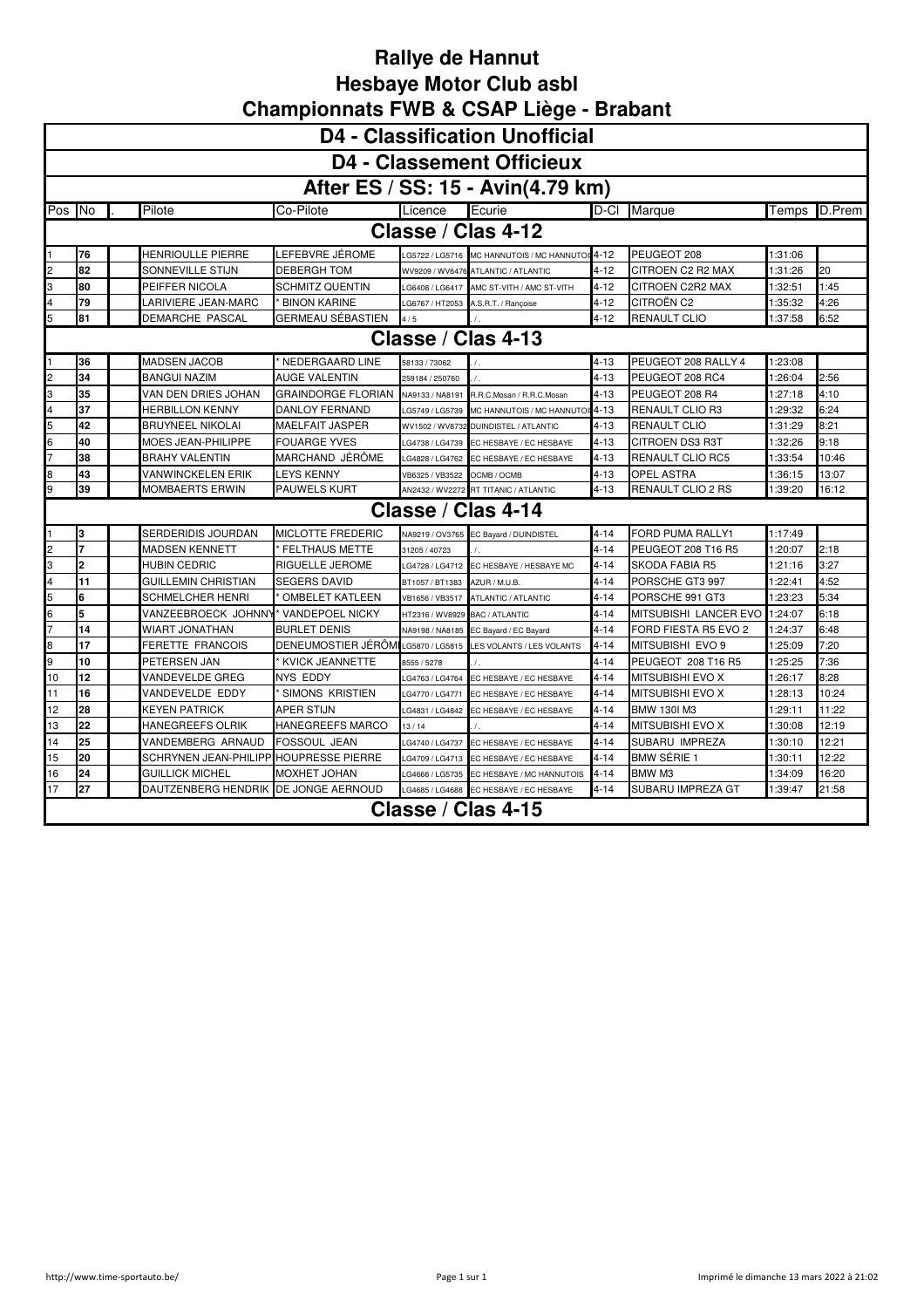|                         | D1-D2-D3 - Classification Unofficial |  |                                 |                                      |                    |                                   |          |                     |         |        |  |
|-------------------------|--------------------------------------|--|---------------------------------|--------------------------------------|--------------------|-----------------------------------|----------|---------------------|---------|--------|--|
|                         |                                      |  |                                 |                                      |                    | D1-D2-D3 - Classement Officieux   |          |                     |         |        |  |
|                         |                                      |  |                                 |                                      |                    | After ES / SS: 15 - Avin(4.79 km) |          |                     |         |        |  |
| Pos No                  |                                      |  | Pilote                          | Co-Pilote                            | Licence            | Ecurie                            | D-CI     | Marque              | Temps   | D.Prem |  |
|                         |                                      |  |                                 |                                      | Classe / Clas 1-1  |                                   |          |                     |         |        |  |
|                         |                                      |  |                                 |                                      | Classe / Clas 1-2  |                                   |          |                     |         |        |  |
|                         |                                      |  |                                 |                                      | Classe / Clas 1-3  |                                   |          |                     |         |        |  |
|                         |                                      |  |                                 |                                      | Classe / Clas 2-4  |                                   |          |                     |         |        |  |
|                         | 137                                  |  | ROBYNS PHILIPPE                 | <b>DUPUIS MANON</b>                  | G6804 / LG6805     | HMC / HMC                         | $2 - 4$  | <b>SUZUKI SWIFT</b> | 1:43:37 |        |  |
|                         | 274                                  |  | FRAMBACH NICOLAS                | D HAESE BASTIEN                      | G4673 / LG4672     | EC HESBAYE / EC HESBAYE           | $2 - 4$  | SKODA 130           | 1:51:06 | 7:29   |  |
|                         |                                      |  |                                 |                                      | Classe / Clas 2-5  |                                   |          |                     |         |        |  |
|                         | 116                                  |  | LEGROS JEREMY                   | <b>NAPEN MAXIME</b>                  | G4653 / LG4676     | EC HESBAYE / EC HESBAYE           | $2 - 5$  | <b>CITROEN SAXO</b> | 1:32:20 |        |  |
|                         | 120                                  |  | MICHAUX QUENTIN                 | LAMBRECHTS JÉRÔME                    | G5732/1            | MC HANNUTOIS / .                  | $2 - 5$  | PEUGEOT 106 GTI     | 1:35:41 | 3:21   |  |
| 3                       | 115                                  |  | ' HENRY DAPHNÉ                  | GILLET LUDOVIC                       | NA8231 / LG4652    | N.E.W. Racing / EC HESBAYE        | $2 - 5$  | <b>CITROEN SAXO</b> | 1:37:00 | 4:40   |  |
| 4                       | 128                                  |  | MICHEL AUBRY                    | MICHEL GATIEN                        | LG4525 / LG4607    | EC CHAWRESSE / EC CHAWRESSE       | $2 - 5$  | <b>CITROEN SAXO</b> | 1:40:45 | 8:25   |  |
| 5                       | 126                                  |  | REVILLOD VALERY                 | BODART JEROME                        | NA9473 / NA9848    | Namur R.C. / N.E.W. Racing        | 2-5      | PEUGEOT 208         | 1:41:15 | 8:55   |  |
| 6                       | 125                                  |  | DUPONT YVES                     | LOUVRIER LAURENT                     | G4542 / LG5213     | EC CHAWRESSE / BAUDOUIN VISE      | $2 - 5$  | RENAULT CLIO        | 1:42:34 | 10:14  |  |
|                         | 135                                  |  | BENOIT CLÉMENTINE DE BOLLE ERIC |                                      | VA9675 / NA8805    | N.E.W. Racing / EC Bayard         | $2 - 5$  | RENAULT TWINGO      | 1:44:43 | 12:23  |  |
| 8                       | 131                                  |  | <b>SCHOENAERS BART</b>          | ' SWITTEN DAFNÉ                      | LI8596 / LI8965    | NRT / NRT                         | $2 - 5$  | OPEL CORSA          | 1:45:53 | 13:33  |  |
| 9                       | 121                                  |  | CHRITIAENS JEAN                 | MORUE LAURINE                        | LG4684 / LG4682    | EC HESBAYE / EC HESBAYE           | $2 - 5$  | <b>CITROEN SAXO</b> | 1:46:36 | 14:16  |  |
| 10                      | 124                                  |  | MAGNERY TRISTAN                 | TASSIN THIBAUT                       | 18/19              | $\prime$ .                        | $2 - 5$  | PEUGEOT 206         | 1:46:43 | 14:23  |  |
| 11                      | 129                                  |  | <b>GODELET CHARLES</b>          | THIRION LOIC                         | 3/2                | $\mathcal I$ .                    | $2 - 5$  | PEUGEOT 106         | 1:47:05 | 14:45  |  |
| 12                      | 134                                  |  | HEINE BASTIEN                   | POTVIN MARVIN                        | 8/7                | $\mathcal{L}$ .                   | $2 - 5$  | <b>CITROEN SAXO</b> | 1:47:24 | 15:04  |  |
| 13                      | 130                                  |  | BEGUIN NOË                      | LAUWERS MAXENCE                      | LG4804 / 12        | EC HESBAYE /                      | $2 - 5$  | <b>CITROEN SAXO</b> | 1:50:10 | 17:50  |  |
| 14                      | 133                                  |  | VOUMARD JEAN-PAUL               | LAURENT CÉLINE                       | LG4541 / LG4563    | EC CHAWRESSE / EC CHAWRESSE 2-5   |          | RENAULT TWINGO      | 2:12:11 | 39:51  |  |
|                         |                                      |  |                                 |                                      | Classe / Clas 2-6  |                                   |          |                     |         |        |  |
|                         |                                      |  |                                 |                                      | Classe / Clas 2-7  |                                   |          |                     |         |        |  |
|                         |                                      |  |                                 |                                      | Classe / Clas 3-8  |                                   |          |                     |         |        |  |
|                         | 105                                  |  | PIRNAY MICHAËL                  | HICK STÉFAN                          | G4103 / LG6224     | JALHAY MC / JALHAY MC             | $3-8$    | CITROËN AX SPORT    | 1:32:46 |        |  |
|                         | 106                                  |  | VAN KESSEL LOUIS                | NYSSEN JEAN-JACQUES                  | LG4600 / LG6781    | EC CHAWRESSE / A.S.R.T.           | $3 - 8$  | PEUGEOT 205         | 1:32:54 | 8      |  |
|                         | 109                                  |  | KREMER MATIS                    | <b>BECHAIT PIERRE</b>                | LG4157 / LG6222    | JALHAY MC / JALHAY MC             | 3-8      | TOYOTA YARIS        | 1:39:27 | 6:41   |  |
|                         | 108                                  |  | <b>BERNARD JULIEN</b>           | MIEVIS LOGAN                         | LG4778 / LG4705    | EC HESBAYE / EC HESBAYE           | $3-8$    | PEUGEOT 106         | 1:47:30 | 14:44  |  |
|                         |                                      |  |                                 |                                      | Classe / Clas 3-9  |                                   |          |                     |         |        |  |
|                         |                                      |  |                                 |                                      |                    |                                   |          |                     |         |        |  |
|                         | 88                                   |  | ELEUX DAVID                     | ENAERTS LUDOVIC                      | G4811 / LG4734     | EC HESBAYE / EC HESBAYE           | $3-9$    | CITROËN C2 R2       | 1:34:51 |        |  |
| $\overline{c}$          | 85                                   |  | JALET JOHAN                     | MELON DAVID                          | G4690 / LG4819     | EC HESBAYE / EC HESBAYE           | $3-9$    | CITROEN C2 R2       | 1:35:03 | 12     |  |
| 3                       | 99                                   |  | OTTO RENAUD                     | DECROUPETTE THIBAUL                  | LG4587 / LG4572    | EC CHAWRESSE / EC CHAWRESSE       | $3-9$    | CITROËN SAXO        | 1:35:24 | 33     |  |
| $\overline{\mathbf{4}}$ | 86                                   |  | REMILLY JORDAN                  | SERLEZ MICHAEL                       | VA9451 / NA9900    | N.E.W. Racing / N.E.W. Racing     | 3-9      | PEUGEOT 206         | 1:35:27 | 36     |  |
| 5                       | 97                                   |  | WUIDAR JOFFREY                  | PESTIAUX DAVID                       | G4540 / LG4529     | EC CHAWRESSE / EC CHAWRESSE       | $3-9$    | OPEL CORSA          | 1:35:46 | 55     |  |
| 6                       | 94                                   |  | LUYCKX GUNTHER                  | CONARD BART                          | AN7488 / AN7751    | RT TITANIC / RT TITANIC           | $3-9$    | CITROEN SAXO        | 1:36:41 | 1:50   |  |
|                         | 87                                   |  | S HEEREN KARL                   | GODFRIN PIERRE-YVES                  | LG4741 / NA8919    | EC HESBAYE / EC Bayard            | 3-9      | FORD FIESTA         | 1:36:41 | 1:50   |  |
| 8                       | 92                                   |  | MAHAUT TOM                      | GILLES DENIS                         | G4839 / LG4807     | EC HESBAYE / EC HESBAYE           | 3-9      | CITROËN SAXO        | 1:40:47 | 5:56   |  |
| 9                       | 96                                   |  | SCHUTZ CHRISTIAN                | DOCQUIER JEROME                      | G5848 / LG4716     | ES VOLANTS / EC HESBAYE           | $3-9$    | <b>CITROEN SAXO</b> | 1:40:59 | 6:08   |  |
| 10                      | 89                                   |  | VAN KESSEL RAPHAEI              | ' FALQUE LAURA                       | LG4721 / NA9208    | EC HESBAYE / N.E.W. Racing        | $3-9$    | CITROËN SAXO        | 1:44:06 | 9:15   |  |
| 11                      | 90                                   |  | KOHL FERNAND                    | REENAERS JEAN-PIERRE LG4135 / LG4136 |                    | JALHAY MC / JALHAY MC             | $3-9$    | SUZUKI SWIFT        | 1:57:14 | 22:23  |  |
| 12                      | 91                                   |  | DETHIEGE GILLES                 | YERNA THOMAS                         | NA9929 / NA9857    | N.E.W. Racing / N.E.W. Racing     | 3-9      | PEUGEOT 106 GTI     | 2:11:54 | 37:03  |  |
|                         |                                      |  |                                 |                                      | Classe / Clas 3-10 |                                   |          |                     |         |        |  |
|                         | 47                                   |  | JAMOULLE FRÉDÉRIC               | LECOCQ STEPHANIE                     | G5603 / LG5602     | MARCHIN AC / MARCHIN AC           | $3 - 10$ | CITROEN DS3 R3T     | 1:27:10 |        |  |
| $\overline{c}$          | 49                                   |  | NANDRIN ERIC                    | MAQUET CHARLES                       | G5736 / LG4794     | MC HANNUTOIS / EC HESBAYE         | $3 - 10$ | RENAULT CLIO        | 1:29:52 | 2:42   |  |
| 3                       | 58                                   |  | MAHAUT OLIVIER                  | GILIS OLIVIER                        | G4697 / LG4706     | EC HESBAYE / EC HESBAYE           | $3 - 10$ | RENAULT CLIO RS     | 1:34:59 | 7:49   |  |
| 4                       | 63                                   |  | HONNAY SÉBASTIEN                | DELFORGE AURÉLIEN                    | 10/11              | $\prime$ .                        | $3-10$   | PEUGEOT 206 RC      | 1:38:02 | 10:52  |  |
| 5                       | 64                                   |  | GOYENS OLIVIER                  | BENAETS ARNAUD                       | NA9895 / NA9918    | N.E.W. Racing / N.E.W. Racing     | $3-10$   | RENAULT CLIO        | 1:42:41 | 15:31  |  |
|                         |                                      |  |                                 |                                      | Classe / Clas 3-11 |                                   |          |                     |         |        |  |
|                         | 67                                   |  | HUMBLET KEVIN                   | DELVAUX LAURENT                      | G5599 / LG5608     | MARCHIN AC / MARCHIN AC           | $3 - 11$ | CITROEN DS3 R3      | 1:25:53 |        |  |
| $\overline{c}$          | 69                                   |  | MAZIERS DIMITRI                 | MEULEMANS DAVID                      | G4522 / LG4593     | EC CHAWRESSE / EC CHAWRESSE       | $3 - 11$ | FORD FOCUS          | 1:48:17 | 22:24  |  |
| 3                       | 70                                   |  | FRAIKIN PAUL                    | <b>FRAIKIN LAETITIA</b>              | LG4609 / LG4053    | EC CHAWRESSE / EC CHAWRESSE       | 3-11     | <b>BMW E36 325I</b> | 1:48:50 | 22:57  |  |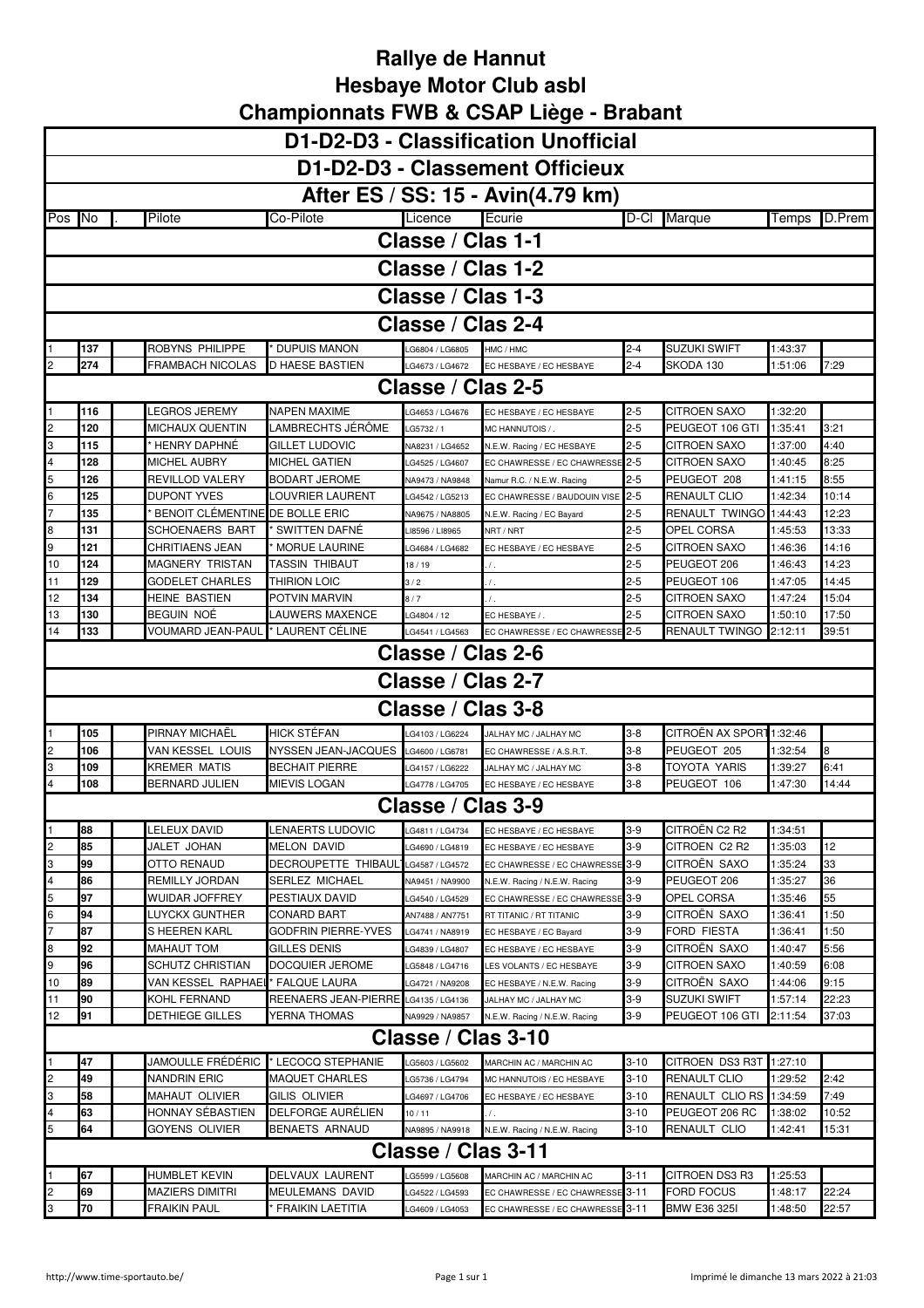|    | <b>PH</b> - Classification Unofficial                                                                                                                  |  |                                              |                                        |                     |                                         |       |                         |         |        |  |  |  |
|----|--------------------------------------------------------------------------------------------------------------------------------------------------------|--|----------------------------------------------|----------------------------------------|---------------------|-----------------------------------------|-------|-------------------------|---------|--------|--|--|--|
|    | <b>PH - Classement Officieux</b>                                                                                                                       |  |                                              |                                        |                     |                                         |       |                         |         |        |  |  |  |
|    | After ES / SS: 15 - Avin(4.79 km)                                                                                                                      |  |                                              |                                        |                     |                                         |       |                         |         |        |  |  |  |
|    | Pos <b>N</b> o                                                                                                                                         |  | Pilote                                       | Co-Pilote                              | Licence             | Ecurie                                  | D-Cl  | Marque                  | Temps   | D.Prem |  |  |  |
|    | Classe / Clas PH-16                                                                                                                                    |  |                                              |                                        |                     |                                         |       |                         |         |        |  |  |  |
|    | Classe / Clas PH-17                                                                                                                                    |  |                                              |                                        |                     |                                         |       |                         |         |        |  |  |  |
|    | 268<br><b>VW GOLF</b><br><b>BRICHAU JOCHEN</b><br><b>SCHOLLAERT LUC</b><br>PH-17<br>1:39:51<br>HT2395 / HT2397<br>BAC / BAC                            |  |                                              |                                        |                     |                                         |       |                         |         |        |  |  |  |
|    | 269<br><b>BEGUIN FRANÇOIS</b><br><b>VERMANDER DORIAN</b><br><b>BMW 1602</b><br>7:53<br>PH-17<br>1:47:44<br>LG4803 / 17<br>EC HESBAYE / .               |  |                                              |                                        |                     |                                         |       |                         |         |        |  |  |  |
|    |                                                                                                                                                        |  |                                              |                                        | Classe / Clas PH-18 |                                         |       |                         |         |        |  |  |  |
|    | 256                                                                                                                                                    |  | AMERICA MICHAEL                              | VAN DE MAELE CHRISTOPHILG4735 / LG4736 |                     | EC HESBAYE / EC HESBAYE PH-18           |       | FORD ESCORT MK2         | 1:31:37 |        |  |  |  |
| 2  | 266                                                                                                                                                    |  | <b>TOLLET EMILE</b>                          | MATTART GERALDINE                      | NA9143 / LG5796     | N.E.W. Racing / LES VOLANTS PH-18       |       | <b>FORD ECORT MKII</b>  | 1:31:38 |        |  |  |  |
| 3  | 260                                                                                                                                                    |  | <b>DELCHAMBRE ARNAUD</b>                     | DELCHAMBRE CÉLINE                      | LG4683 / LG4662     | EC HESBAYE / EC HESBAYE PH-18 FORD MKII |       |                         | 1:33:54 | 2:17   |  |  |  |
| 4  | 257                                                                                                                                                    |  | COURTIN ETIENNE-PHILIPPI TOUSSAINT JEAN-MARC |                                        | HT2261 / BT1156     | BAC / AZUR                              | PH-18 | <b>FORD ESCORT MKII</b> | 1:34:42 | 3:05   |  |  |  |
| 5  | 252                                                                                                                                                    |  | <b>DELLEUSE CHRISTIAN</b>                    | SONCK GAËTAN                           | LG4742 / 6          | FC HESBAYE /                            | PH-18 | FORD ESCORT MK2         | 1:34:50 | 3:13   |  |  |  |
| ŝ. | 255                                                                                                                                                    |  | <b>RENSON MICHAEL</b>                        | <b>MAURICE BRUNO</b>                   | LG5151 / LG5152     | BAUDOUIN VISE / BAUDOUIN PH-18          |       | <b>FORD ESCORT</b>      | 1:38:03 | 6:26   |  |  |  |
|    | 253                                                                                                                                                    |  | LECLERE GUY                                  | <b>ECLERE KEVIN</b>                    | LI7459 / LI7460     | NRT / NRT                               |       | PH-18 FORD ESCORT MK2   | 1:45:58 | 14:21  |  |  |  |
| 8  | 263<br><b>RENARD LAURENT</b><br><b>FRAIPONT DOMINIQUE</b><br>N.E.W. Racing / N.E.W. Racing PH-18 FORD ESCORT RS<br>1:54:34<br>22:57<br>NA9915 / NA8373 |  |                                              |                                        |                     |                                         |       |                         |         |        |  |  |  |
|    |                                                                                                                                                        |  |                                              |                                        | Classe / Clas PH-19 |                                         |       |                         |         |        |  |  |  |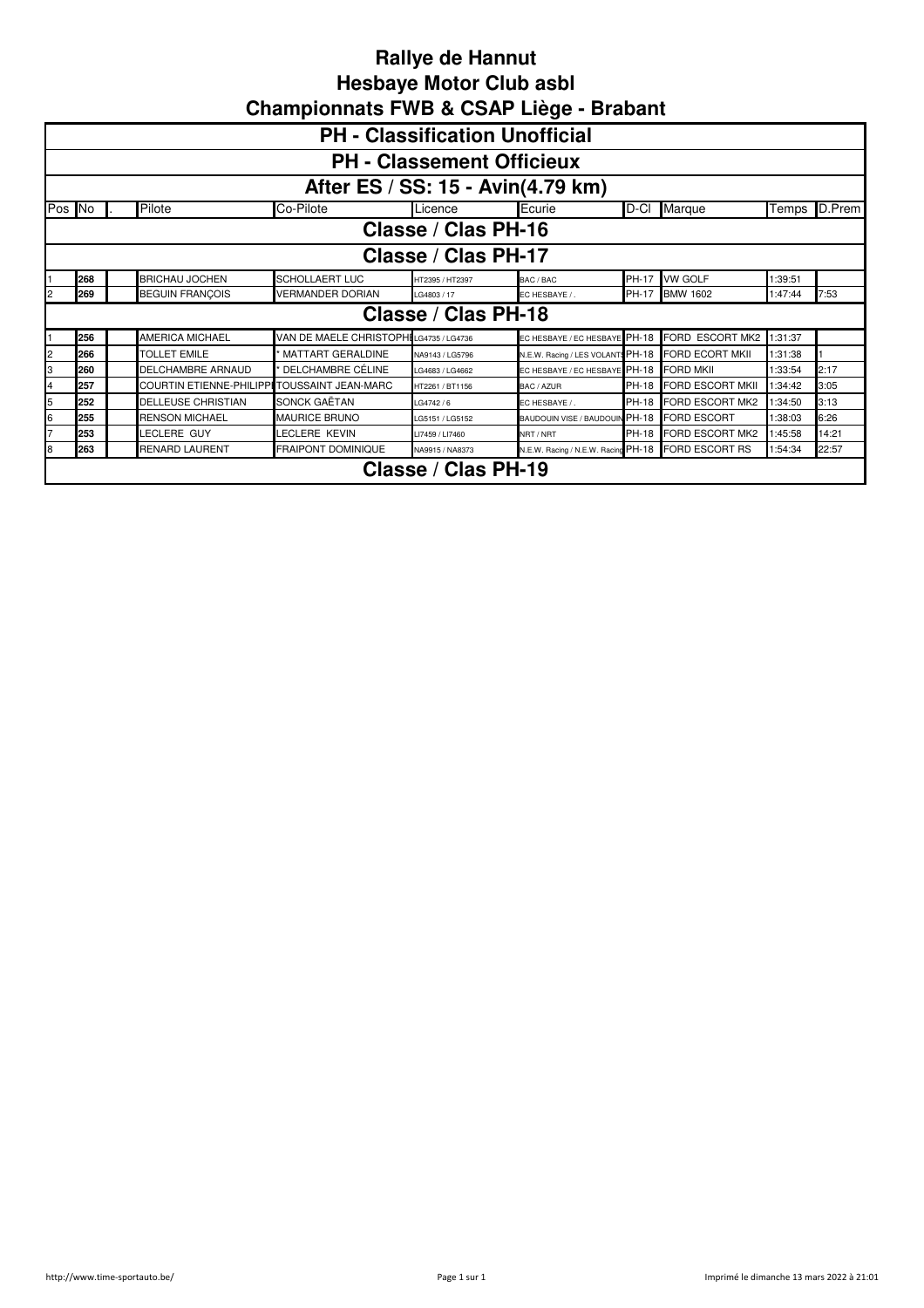## **Rallye de Hannut Hesbaye Motor Club asbl D4**

| Pos            |         | Nr         | Name                         |                     | Scr           |
|----------------|---------|------------|------------------------------|---------------------|---------------|
|                |         |            | 1 - EC HESBAYE (Total: 55)   |                     |               |
|                | $\star$ | 2          | <b>HUBIN CEDRIC</b>          | <b>EC HESBAYE</b>   | $\mathcal{S}$ |
| $\overline{2}$ | $\star$ | 12         | <b>NYS EDDY</b>              | <b>EC HESBAYE</b>   | 12            |
| 3              | $\star$ | 12         | <b>VANDEVELDE GREG</b>       | <b>EC HESBAYE</b>   | 12            |
| 4              | $\star$ | 16         | <b>SIMONS KRISTIEN</b>       | <b>EC HESBAYE</b>   | 14            |
| 5              | $\star$ | 16         | <b>VANDEVELDE EDDY</b>       | <b>EC HESBAYE</b>   | 14            |
|                |         |            | 2 - ATLANTIC (Total: 61)     |                     |               |
|                | $\star$ | 6          | <b>OMBELET KATLEEN</b>       | <b>ATLANTIC</b>     | 6             |
| $\overline{2}$ | $\star$ | $\epsilon$ | <b>SCHMELCHER HENRI</b>      | <b>ATLANTIC</b>     | 6             |
| 3              | $\star$ | 5          | <b>VANDEPOEL NICKY</b>       | <b>ATLANTIC</b>     | 7             |
| 4              | $\star$ | 82         | <b>DEBERGH TOM</b>           | <b>ATLANTIC</b>     | 21            |
| 5              | $\star$ | 82         | <b>SONNEVILLE STIJN</b>      | <b>ATLANTIC</b>     | 21            |
|                |         |            | 3 - MC HANNUTOIS (Total: 98) |                     |               |
|                | $\star$ | 37         | <b>DANLOY FERNAND</b>        | <b>MC HANNUTOIS</b> | 16            |
| $\overline{2}$ | $\star$ | 37         | <b>HERBILLON KENNY</b>       | <b>MC HANNUTOIS</b> | 16            |
| 3              | $\star$ | 76         | <b>LEFEBVRE JÉROME</b>       | <b>MC HANNUTOIS</b> | 20            |
| 4              | $\star$ | 76         | <b>HENRIOULLE PIERRE</b>     | <b>MC HANNUTOIS</b> | 20            |
| 5              | $\star$ | 24         | <b>MOXHET JOHAN</b>          | <b>MC HANNUTOIS</b> | 26            |